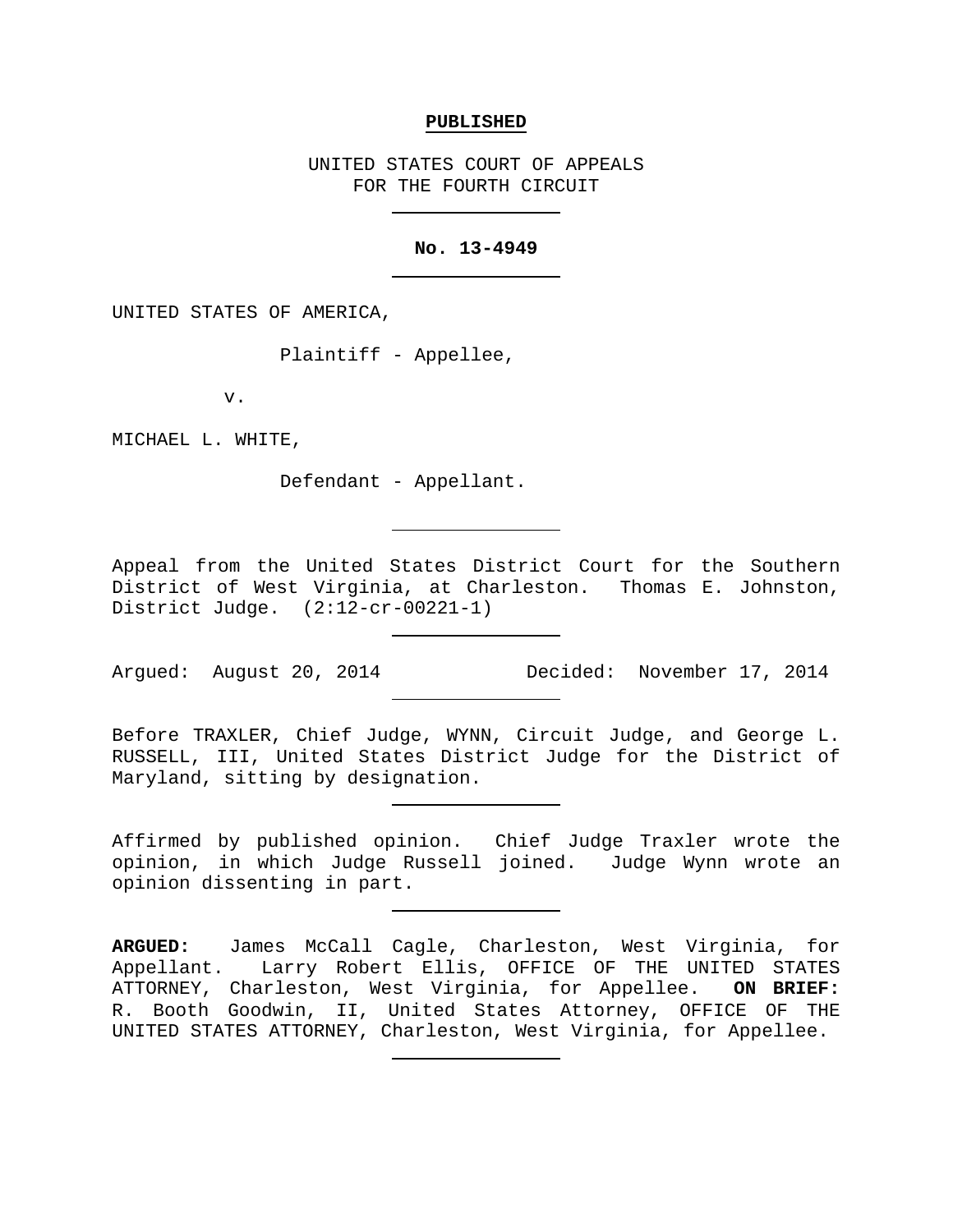TRAXLER, Chief Judge:

Appellant Michael L. White was charged with crimes related to the intentional burning of a two-unit duplex that he owned and managed and to his recovery of insurance proceeds from the fire. Following a jury trial, White was convicted of conspiracy to commit arson and mail fraud, see 18 U.S.C. §§ 371, 844(i), 1341 (Count 1); aiding and abetting arson, see 18 U.S.C. §§  $2(a)$ ,  $844(i)$  (Count 2); and accessory after the fact to arson, see 18 U.S.C. §§ 3, 844(i) (Count 3). The district court imposed a 78-month term of imprisonment for each count, to run concurrently.

On appeal, White raises two challenges to the sufficiency of the evidence. First, White contends that the government failed to establish the nexus to interstate commerce required to sustain arson-related convictions as charged in Counts 1 and 2. Second, he argues the evidence is insufficient to establish that he assisted an uncharged co-conspirator in evading apprehension and punishment as required for the accessory-after-the-fact conviction charged in Count 3. Finally, White challenges his sentence, arguing that the district court used an inflated base offense level as a result of the court's erroneous determination that the duplex qualified as a "dwelling" under United States Sentencing Guidelines Manual ("U.S.S.G.") § 2K1.4(a)(1). We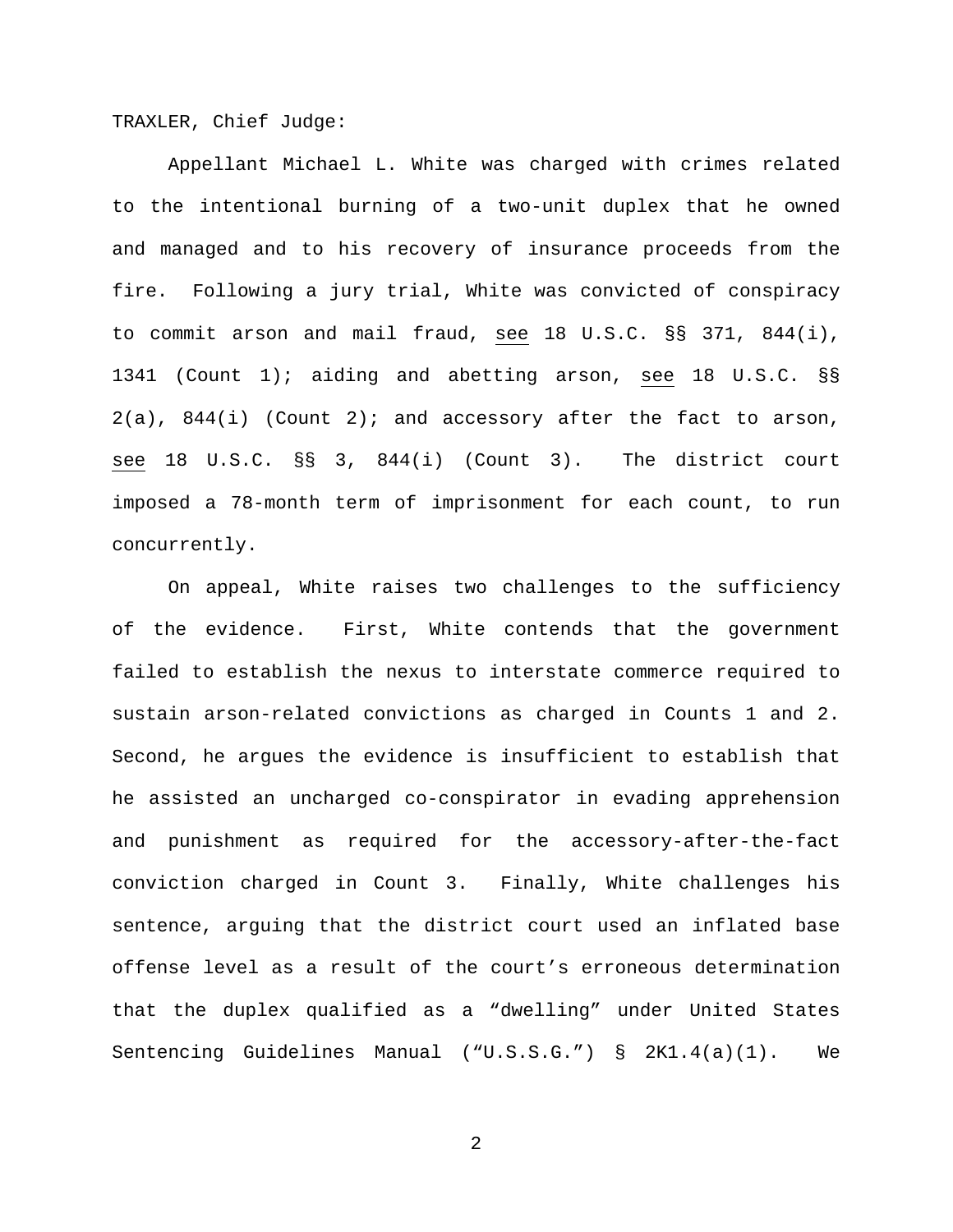reject each of White's arguments and affirm his convictions and sentence.

I.

White was a businessman in Logan County, West Virginia, who owned or held an interest in several local ventures including a helicopter service, an airport management company, and several coal mines. White also owned a two-unit duplex near the town of Van, West Virginia (the "duplex" or "Van duplex"), which he began renting to tenants in 1998.

In the summer of 2009, White was experiencing financial setbacks and defaulted on his helicopter lease, resulting in the closure of his helicopter business and, eventually, the entry of a judgment against him personally for \$556,000. White was forced to borrow \$40,000 from an acquaintance to cover expenses.

Additionally, White was no longer receiving an income stream from his duplex by the summer of 2009. The Van duplex qualified as government-subsidized housing. For a period of time, the Department of Housing and Urban Development ("HUD") sent subsidized rent payments directly to White on behalf of the last tenants to occupy the Van duplex before the October 2009 fire. Christy Ketcherside Smith ("Ketcherside"), who began living in Apartment 1 in the spring of 2008, testified that she lost her HUD subsidy and was no longer paying rent by early 2009. Shannon Dickens, who resided in Apartment 2 for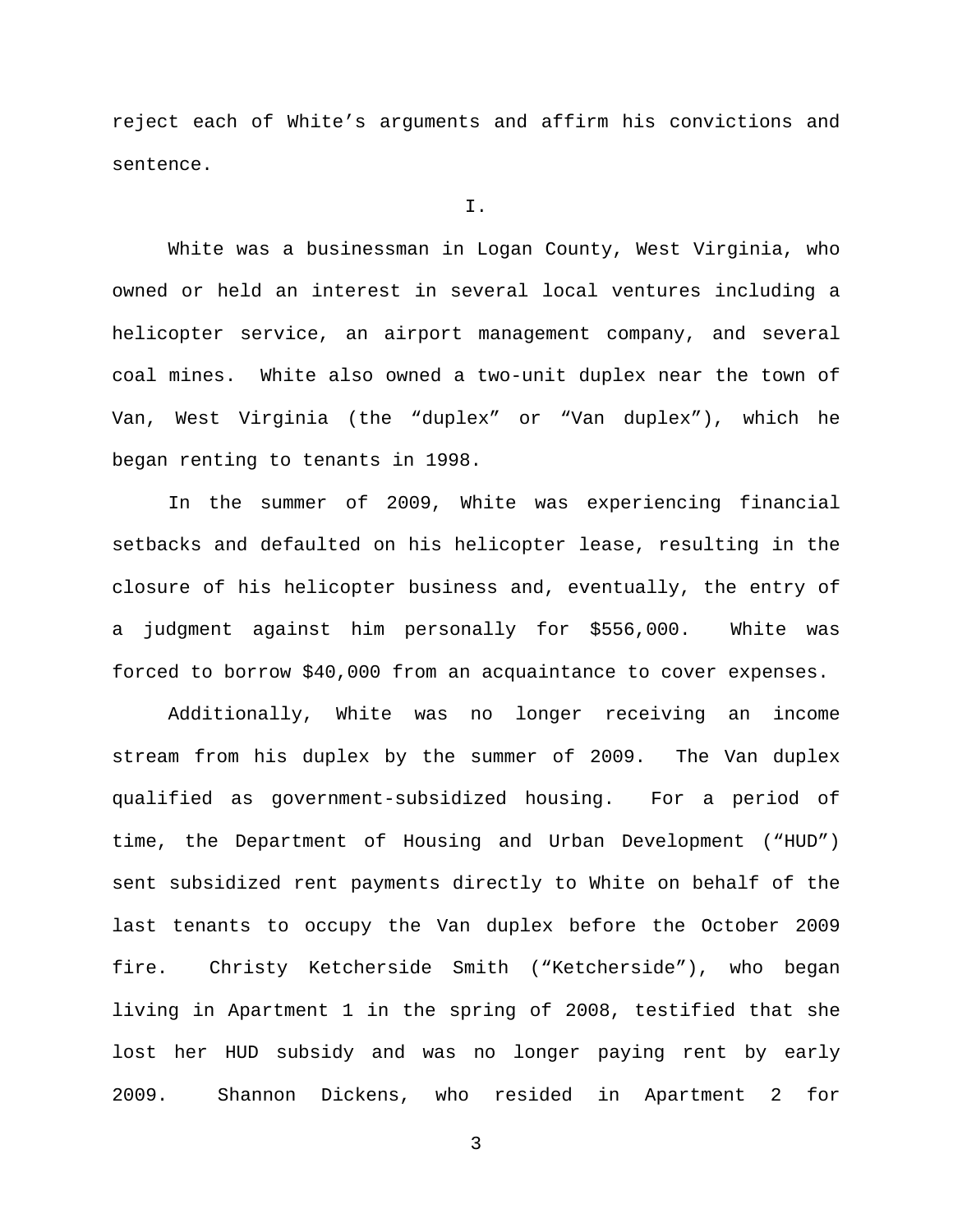approximately nine years before the fire, also received the benefit of HUD rent subsidies until she found employment and began paying the rent herself. Dickens stopped paying rent in 2008 when her heating and air conditioning unit stopped working and White failed to repair it. Dickens continued to live in the duplex, however, until late September or early October 2009.

White grew increasingly frustrated that his tenants in the Van duplex were not paying rent and that he was not making money on the property. White began expressing this frustration to Kim Kinder, an across-the-street neighbor with whom White was carrying on an affair. Kinder, who also regularly cleaned White's house, gathered from White's many complaints that the property had become "a thorn in his side." J.A. 279.

In June 2009, White purchased a fire-insurance policy to cover the Van duplex "as a two-family tenant-occupied" rental property. J.A. 427. The policy became effective on July 19, 2009, and provided \$80,000 coverage for the duplex and \$20,000 for its contents. Later that summer, White told Kinder he wanted to talk to her husband "Doug about some kind of proposition as to what he could do with the duplex." J.A. 282. The Kinders met with White who explained that he was not making any money from the duplex and wanted Doug to burn it down as soon as possible. White instructed that no accelerants be used so that the fire would not be "traced back to him," J.A. 283,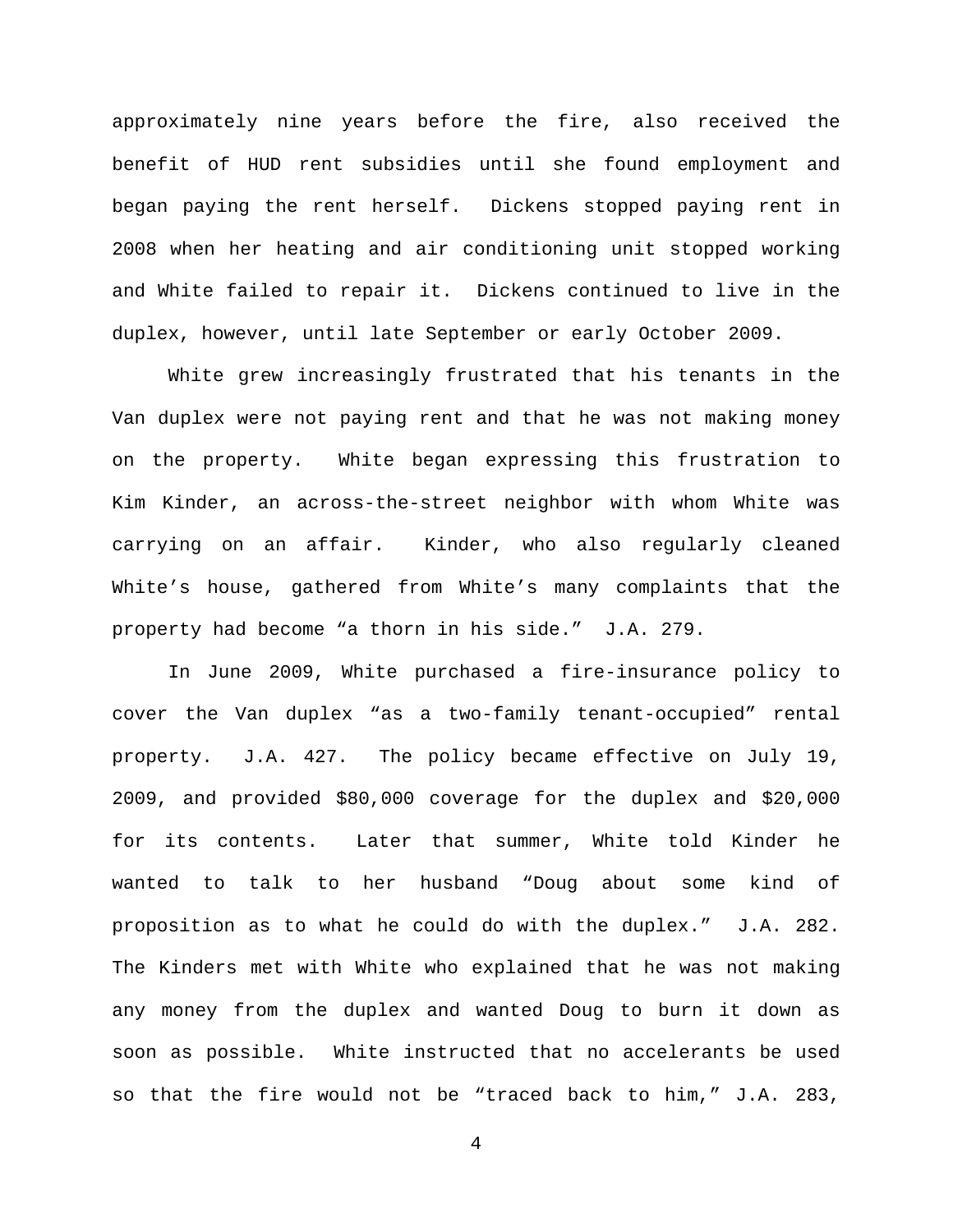and that the Kinders not contact him for at least a week after setting the fire. Finally, White offered Doug, an unemployed ex-convict, \$4000 to do the job. White paid the Kinders \$200 up front as a show of "good faith," J.A. 284, and indicated the balance would be paid upon completion of the job.

During the meeting, White told the Kinders that he had already evicted both tenants and that, as far as he knew, the tenants were gone. This was not entirely true, however. White did not even begin eviction proceedings until September 11, 2009. There was no evidence that White ever obtained service on Ketcherside, the tenant in Apartment 1. In fact, Ketcherside testified that she was never served with any eviction papers. Thus, before the fire, White had not obtained an order of eviction against Ketcherside. Although Ketcherside had not been sleeping in the Van duplex for several months, she had not completely abandoned the premises—she still kept her furniture and her children's clothing and toys in the duplex and periodically went there to retrieve items and check on things. White was able to obtain an eviction order against Dickens, his Apartment 2 tenant, directing that she vacate the premises by October [1](#page-4-0)5, 2009—the day before the fire. $^1$ 

<span id="page-4-0"></span> $1$  Dickens testified that she vacated her unit a few weeks before the eviction deadline.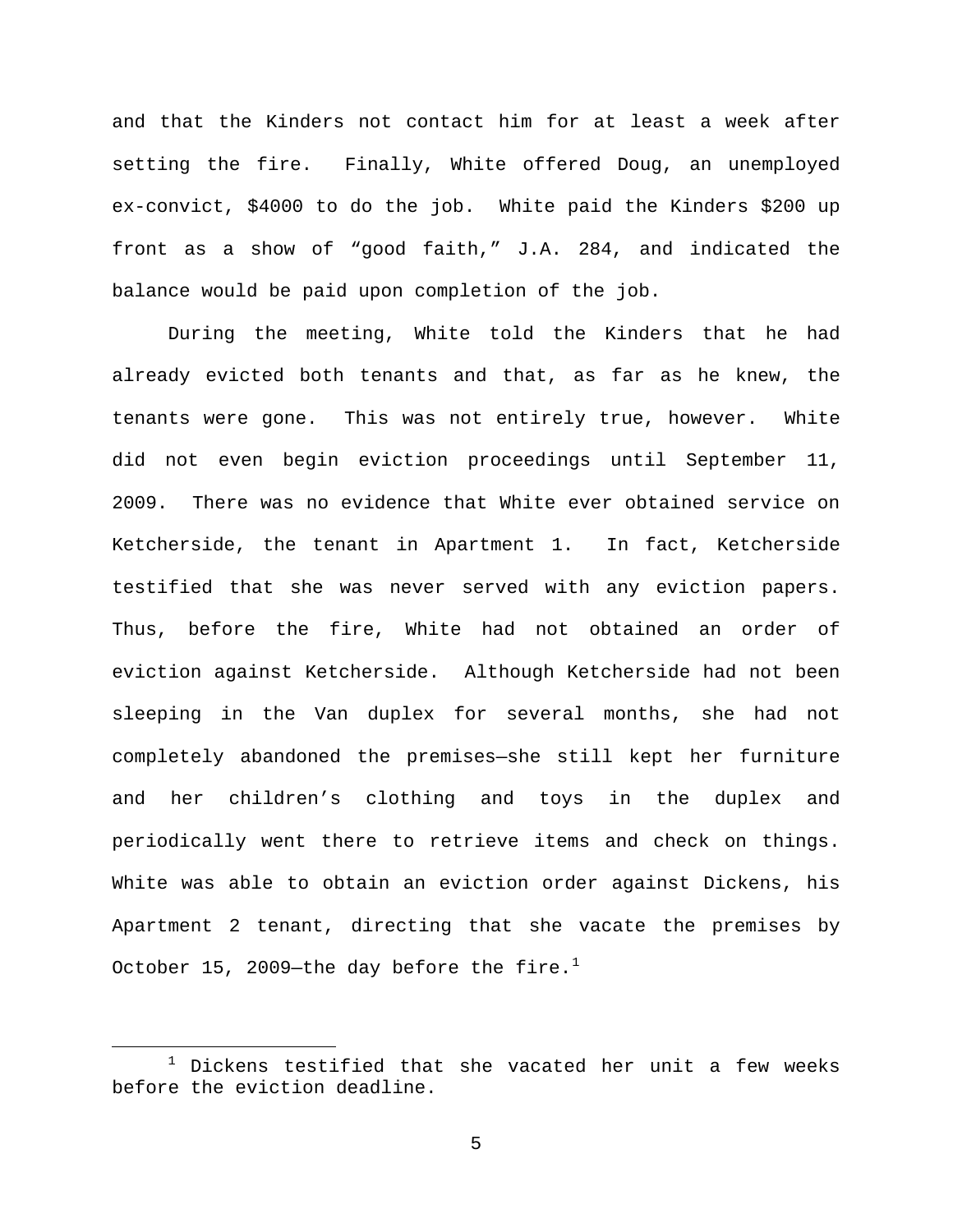The Kinders made three separate trips to the duplex before setting the fire. On the first two trips, the Kinders decided to wait when they noticed that the lights were on in the duplex and that people were in the building. On October 16, 2009, Kinder and her husband finally found the duplex without occupants, although the lights were on and there were "a lot of clothes on the floor." J.A. 287. Kinder waited in the car while her husband entered the duplex and started a fire using a small amount of gasoline. The Kinders returned home once the fire had been set.

The heat and smoke damage to the Van duplex caused by the fire exceeded the limits of White's new fire policy. Thus, White recovered the full \$80,000 proceeds on his claim, plus an additional amount for major appliances. As promised, the Kinders waited one week before contacting White, who then gave Doug \$1000. White refused to make any further large payments, claiming that he received very little insurance money because the Kinders did not cause sufficient damage to the duplex. In response, the Kinders resorted to "begging and threatening" to contact the police, which prompted White to make a number of smaller payments of \$100 or less. In all, White paid about \$2000 rather than the \$4000 he had promised.

In June 2010, Kinder was contacted by West Virginia State Police Officer T.C. Bledsoe. After initially denying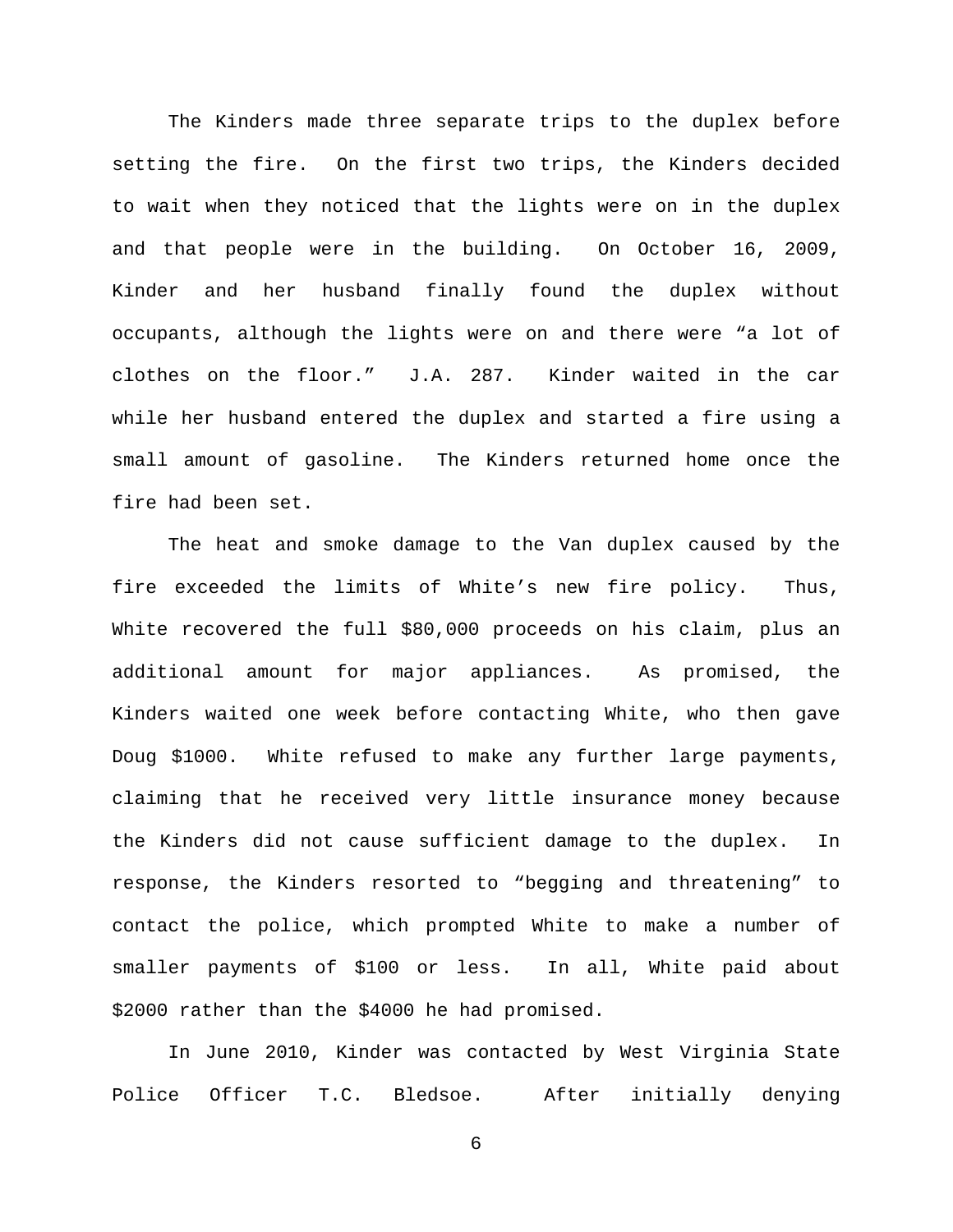involvement in the arson, Kinder confessed to her involvement in the Van duplex arson and agreed to cooperate with the police. Officer Bledsoe arranged for Kinder to make a recorded telephone call to White in which they discussed the fire and White's payment of money to the Kinders. During the call, Kinder made statements suggesting White's involvement in the arson to which White did not deny. Kinder also asked if White intended to give her more money, and White indicated that Kinder had been threatening him.

Officer Bledsoe subsequently interviewed White. During the interview, White acknowledged his relationship with Kinder, his frustration over his ownership of the duplex, and the fact that a fire had occurred. White then told Officer Bledsoe that Kinder confessed to having started the fire about two months after the duplex burned. White further stated that before the fire he had asked Doug Kinder to go to the duplex "and clean it up and get it prepared to either rent or sell." J.A. 586.

White testified in his own defense at trial. He denied knowledge of or involvement in the burning of his duplex. To the extent that the recorded phone call made it appear that White was "fully aboard with the idea that [the duplex] would be burned and burned by [Kinder]," White explained that he was simply "playing along" at the request of a mutual friend, Mark Vincent, who told him not to argue with Kinder because she was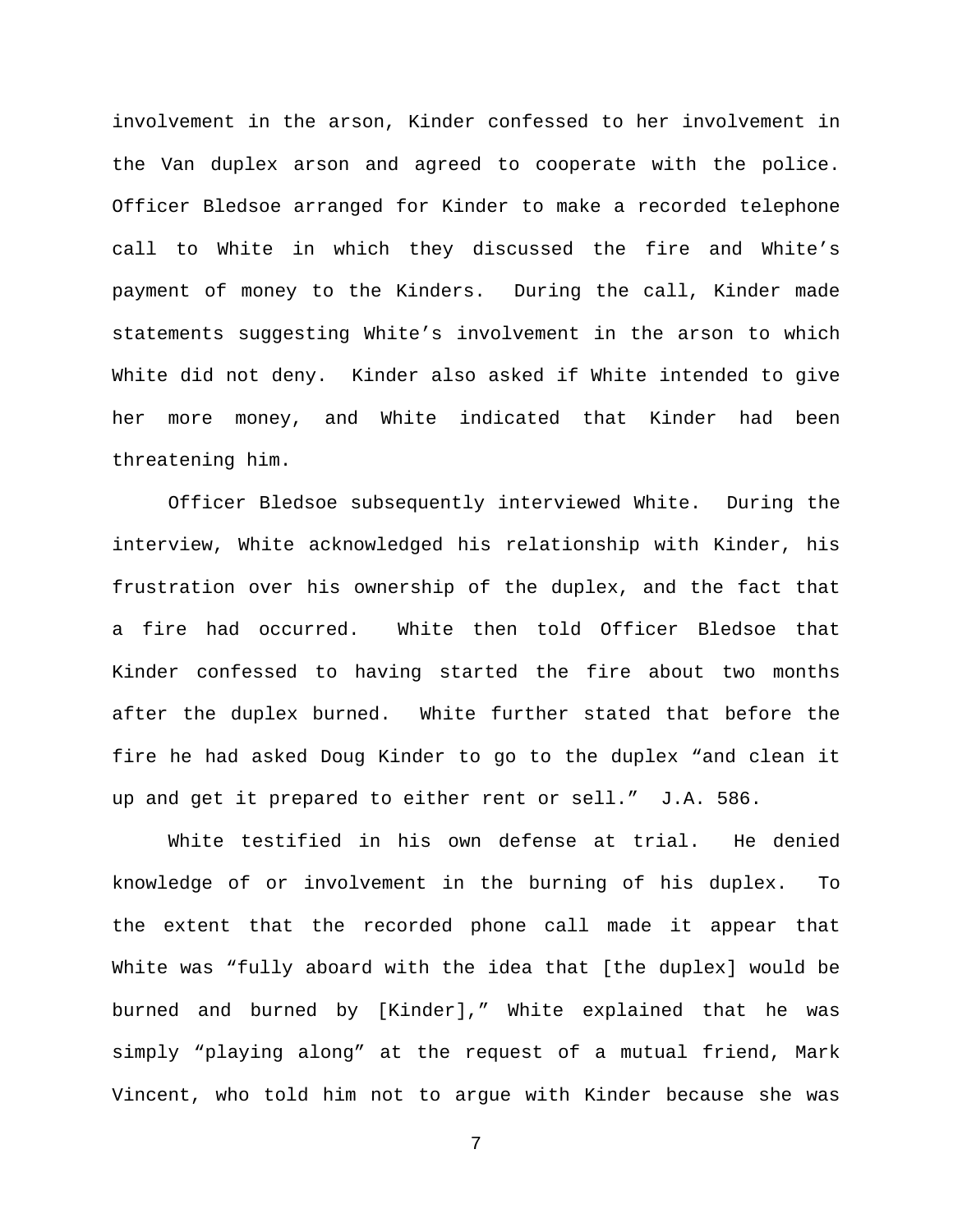suicidal. J.A. 508. Vincent testified and confirmed this claim. White was convicted on all three counts, and the district court imposed concurrent 78-month terms of imprisonment on each count. White now appeals.

### II.

White first argues that there was insufficient evidence to establish the interstate commerce element of the crime of arson under 18 U.S.C. § 844(i). Accordingly, he argues that the district court was in error when it denied the motion for judgment of acquittal. We disagree. $^2$  $^2$ 

We review de novo the district court's denial of a motion for judgment of acquittal. See United States v. Hamilton, 699 F.3d 356, 361 (4th Cir. 2012). In considering a defendant's argument that the evidence was insufficient to support his

<span id="page-7-0"></span> $2$  To the extent that White frames the issue in terms of federal subject matter jurisdiction, he misunderstands the jurisdiction of the federal courts. As we have explained, "the jurisdictional element is merely one element of the criminal activity proscribed by § 844(i), and whether it is demonstrated in an individual circumstance does not affect a court's constitutional or statutory power to adjudicate a case." United States v. Carr, 271 F.3d 172, 178 (4th Cir. 2001) (internal quotation marks omitted). A claim of an insufficient connection to interstate commerce is a challenge to one of the elements of the government's case and is therefore considered a sufficiency of the evidence claim. See id.; see also United States v. Williams, 299 F.3d 250, 253 (3d Cir. 2002) ("A property's use in an activity affecting interstate commerce is an essential element of the crime of arson under 18 U.S.C. § 844(i)" which, "[l]ike all elements of criminal offenses, the Government must prove . . . beyond a reasonable doubt.").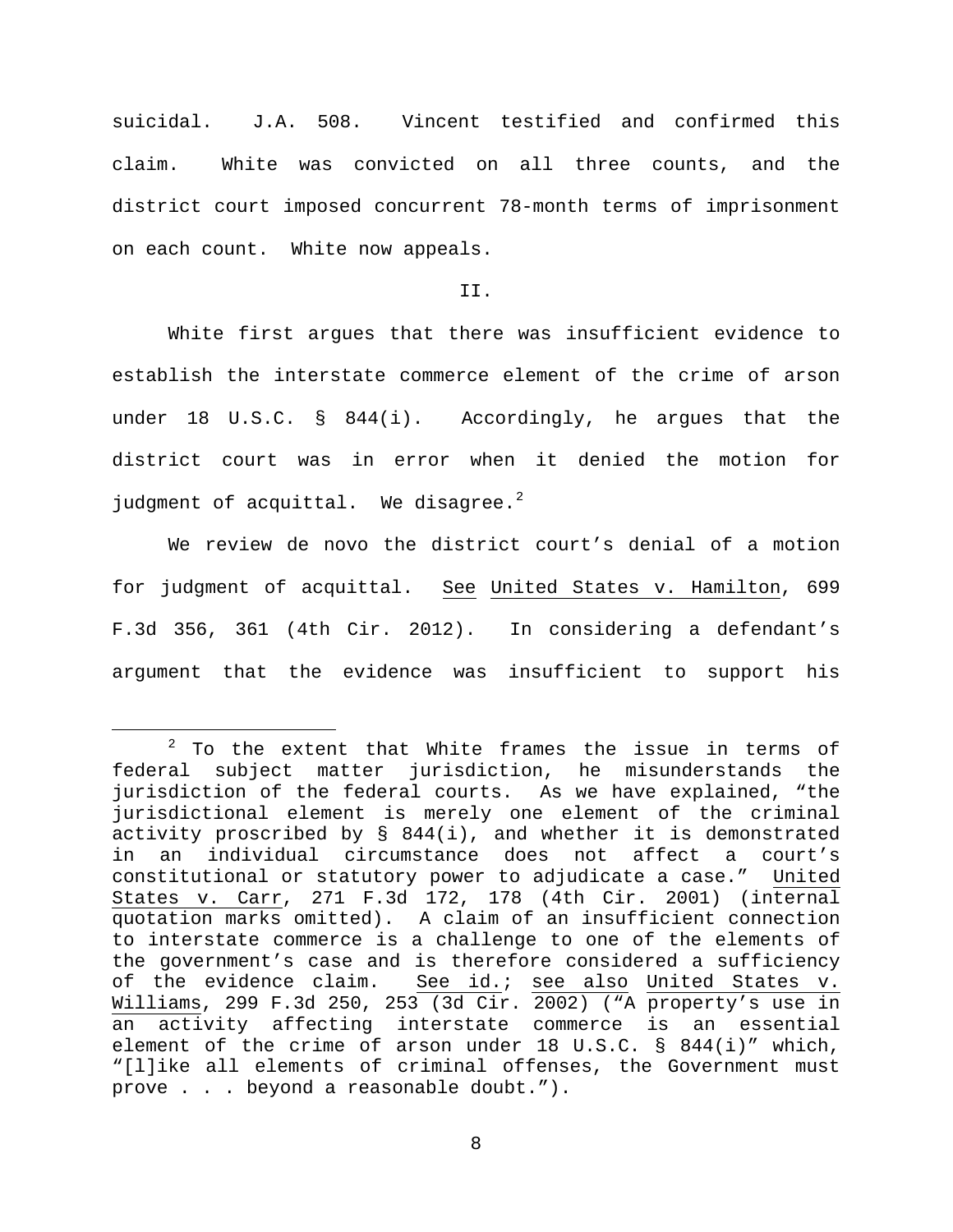convictions, we will uphold a jury's verdict "if, viewing the evidence in the light most favorable to the government, there is substantial evidence to support the conviction." Id. (internal quotation marks omitted). "Substantial evidence is evidence that a reasonable finder of fact could accept as adequate and sufficient to support a conclusion of a defendant's guilt beyond a reasonable doubt." United States v. Green, 599 F.3d 360, 367 (4th Cir. 2010) (internal quotation marks omitted). Thus, "the jury's verdict must stand unless we determine that no rational trier of fact could have found the essential elements of the crime beyond a reasonable doubt." United States v. Royal, 731 F.3d 333, 337 (4th Cir. 2013).

Under 18 U.S.C. § 844(i), it is unlawful to "maliciously damage[ ] or destroy[ ], or attempt[ ] to damage or destroy, by means of fire or an explosive, any building, vehicle, or other real or personal property used in interstate or foreign commerce or in any activity affecting interstate or foreign commerce." It is beyond dispute that the rental of real estate is an "activity that affects commerce" under § 844(i). Russell v. United States, 471 U.S. 858, 862 (1985) (internal quotation marks omitted). In Russell, the Supreme Court held that the arson of a two-unit apartment building that was used as rental property fell within the purview of 18 U.S.C. § 844(i). In so holding, the Court noted that, although § 844(i) "only applies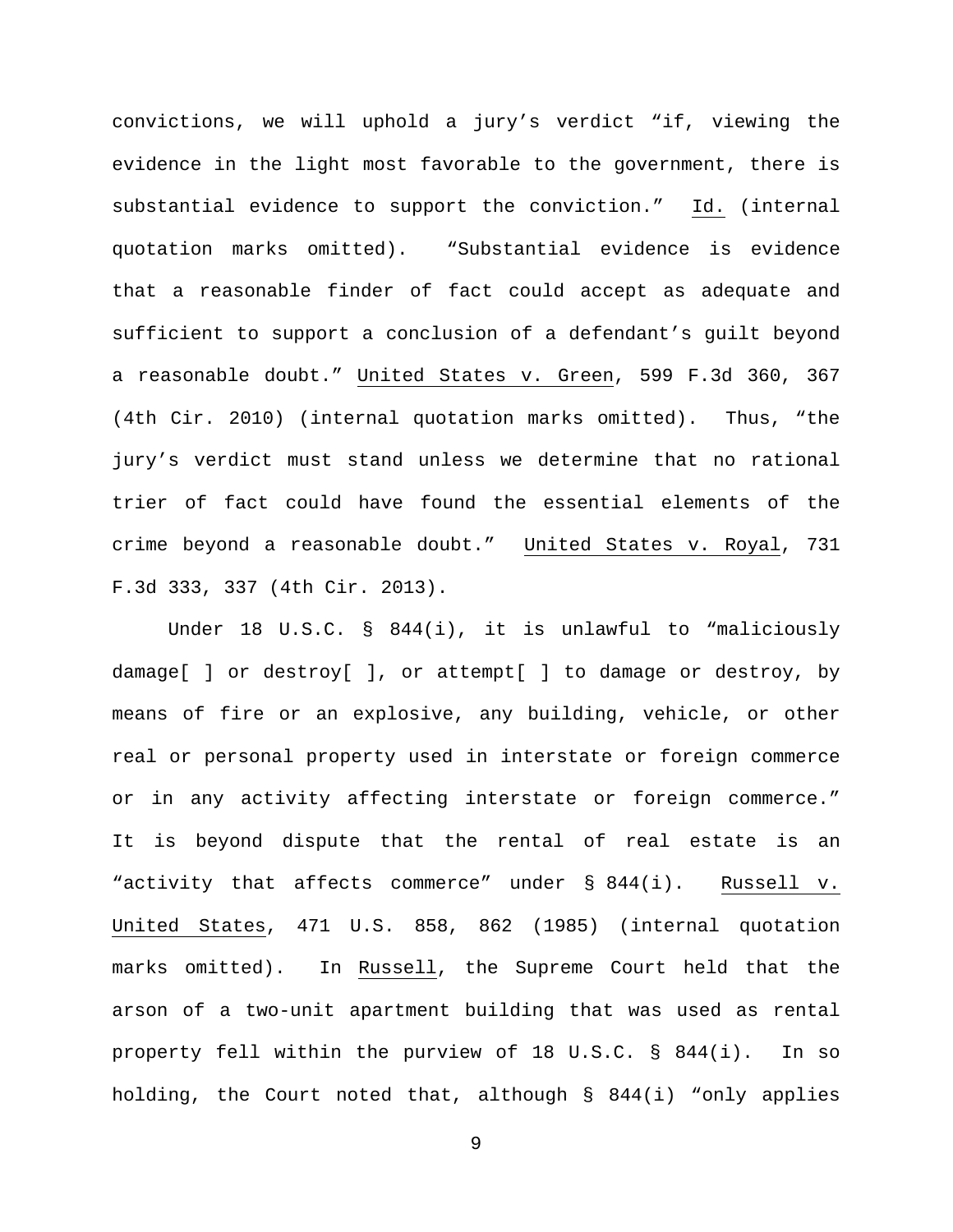to property that is 'used' in an 'activity' that affects commerce," "[t]he rental of real estate is unquestionably such an activity." Id. Because the apartments in the building were rented to tenants at the time of the fire, the Court concluded that the property was "being used in an activity affecting commerce." Id. Accordingly, White does not, and cannot, challenge the general proposition that the rental of the Van duplex was an activity affecting commerce under § 844(i). See United States v. Medeiros, 897 F.2d 13, 16 (1st Cir. 1990) ("Russell thus holds that rental property is per se property used in an activity affecting interstate commerce.")

White's appeal, however, presents an issue not directly addressed by Russell—whether a rental house can still be used in an activity affecting commerce under § 844(i) if the tenants vacated before the fire was set. This court has previously answered this question in the affirmative. See United States v. Parsons, 993 F.2d 38 (4th Cir. 1993). In Parsons, we concluded that a house used as rental property for two or three years qualified as real property "used in an activity that affects interstate commerce" under § 844(i) even though it had been vacant for two months at the time of the fire. See id. at 40. Rejecting the idea that "vacancy alone . . . constitute[s] a 'removal' from the rental market," id. at 41, we determined that there was sufficient evidence to support the conclusion that the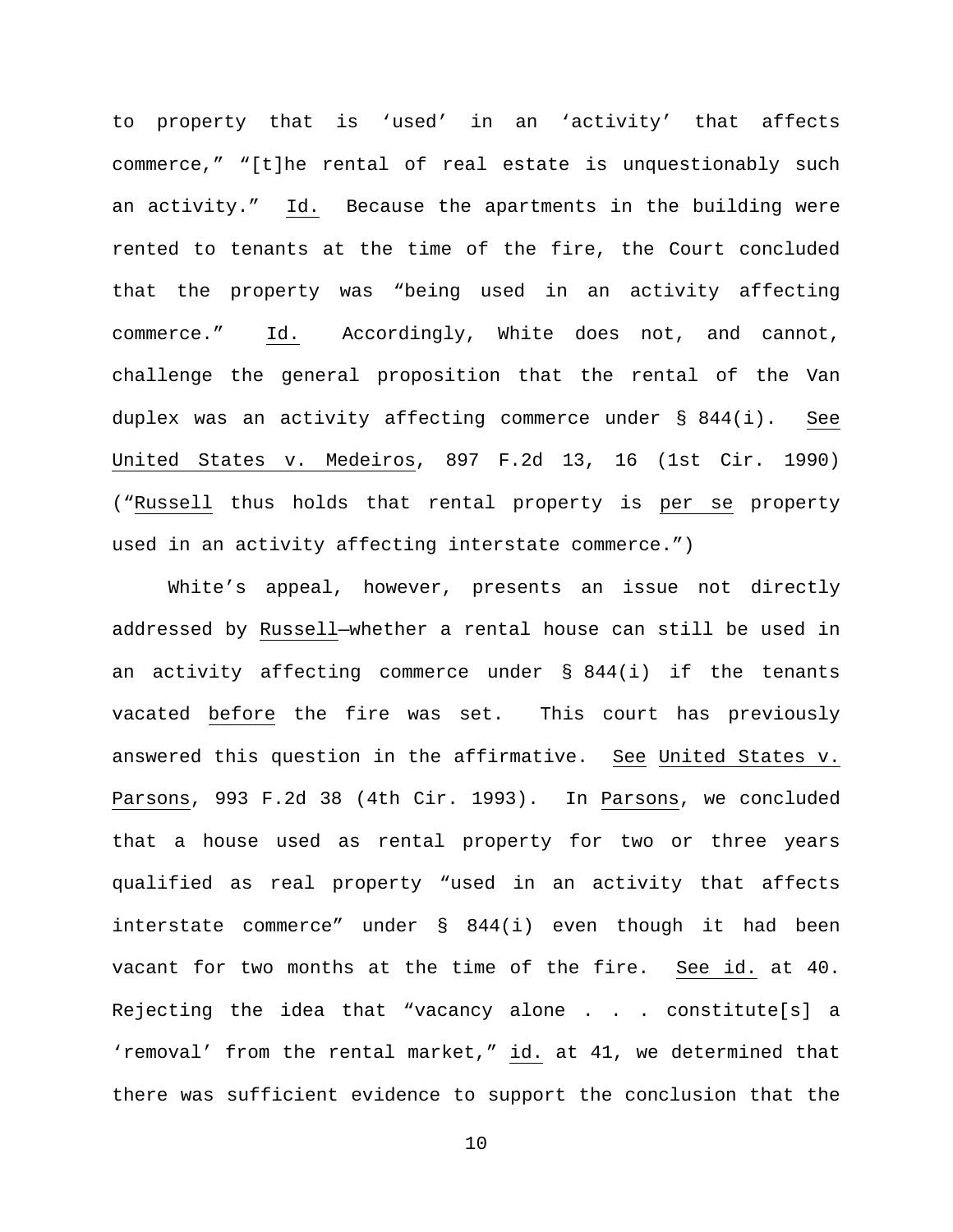house was rental property at the time of the fire because (1) the house was insured as rental property at the time of the fire, and (2) having found that the defendant commissioned the fire, the jury could also have reasonably inferred that the defendant never intended to take the house off the rental market. See id.

Applying Parsons to the case before us, we conclude that there is sufficient evidence in the record to support the conclusion that, at the time of the fire, the Van duplex was being "used in interstate . . . commerce or in [an] activity affecting interstate . . . commerce." 18 U.S.C. § 844(i). Significantly, the Van duplex had been used as a rental property for more than ten years at the time of the fire. The fact that both tenants were no longer living in the duplex at the moment the fire was set, of course, does not compel the conclusion that it had been removed from the rental market. See Parsons, 993 F.2d at 41. It is not even clear that White's Apartment 1 tenant, Christy Ketcherside, actually vacated the duplex. Although she was living and sleeping elsewhere, Ketcherside still kept furniture and children's clothing and toys there and periodically checked on her property. Those items were burned in the fire. And although White apparently filed an eviction action against Ketcherside, he never served her with process thus, there is no indication Ketcherside was obligated to vacate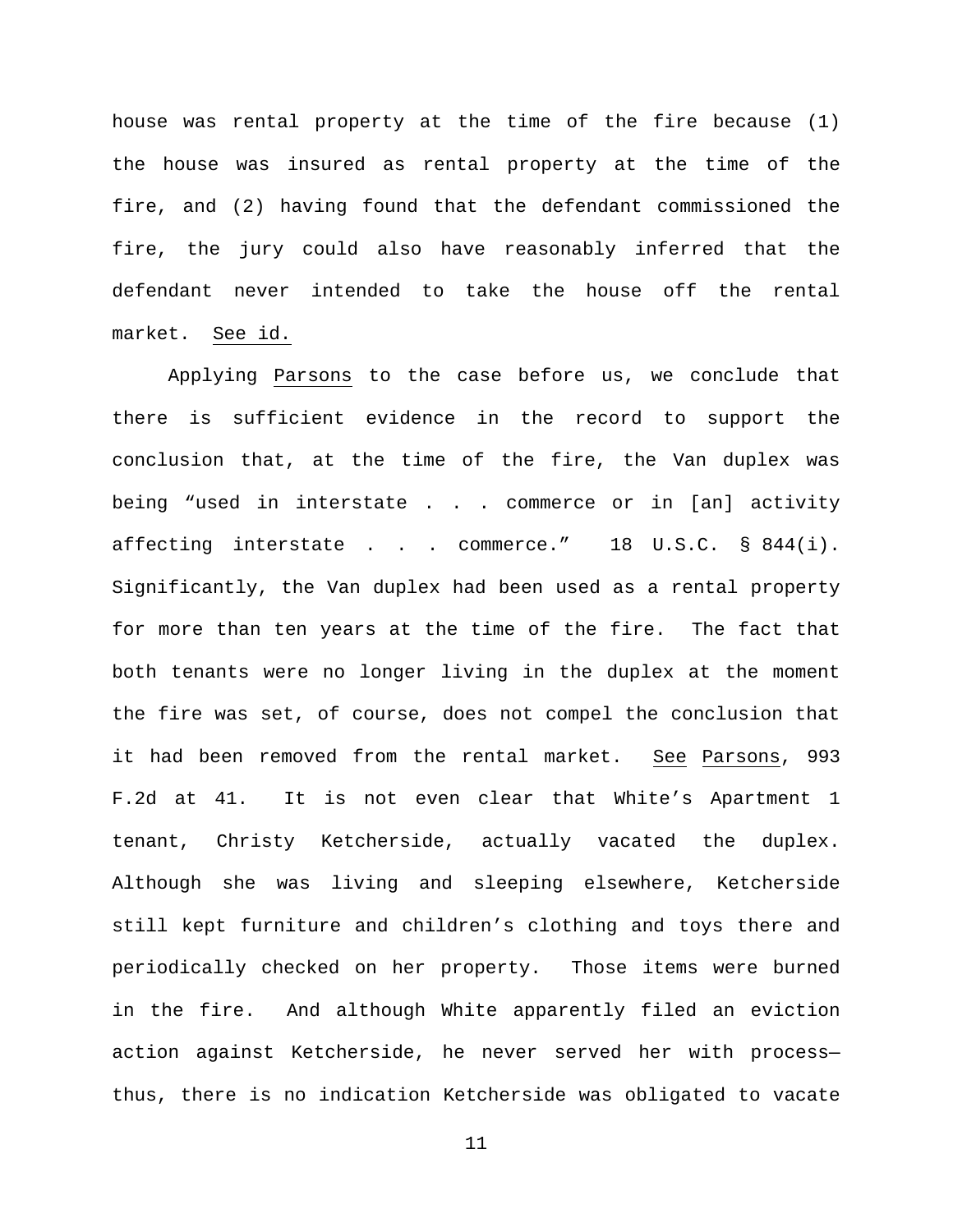and could not have resumed living in the duplex at the time of the fire. White did obtain an order evicting Dickens from Apartment 2 but permitting her to remain there until the day before the fire—October 15. A reasonable finder of fact could conclude on this evidence that Ketcherside still had a right to occupy the premises at the time of the fire and that Dickens technically had the right to do so up until the day before the fire. Second, as in Parsons, the Van duplex was insured as a commercial rental property at the time of the fire, and White claimed and recovered the limits of the policy after the fire. This is strong evidence that the duplex functioned as a commercial property. Indeed, "once the business nature of the property at issue is established, courts will presume, absent indicia of an intention to permanently remove the property from the stream of commerce, that the requisite interstate commerce nexus exists." Williams, 299 F.3d at 256 (internal quotation marks and alterations omitted). The record is devoid of any indication that White intended to remove the duplex from the rental market. To the contrary, White told Officer Bledsoe that prior to the fire he had asked Doug Kinder to clean the duplex so that White could rent it to tenants again or sell it. Additionally, in light of the overwhelming evidence that White commissioned the arson, the jury could reasonably infer that White had no intention whatsoever to take the duplex off the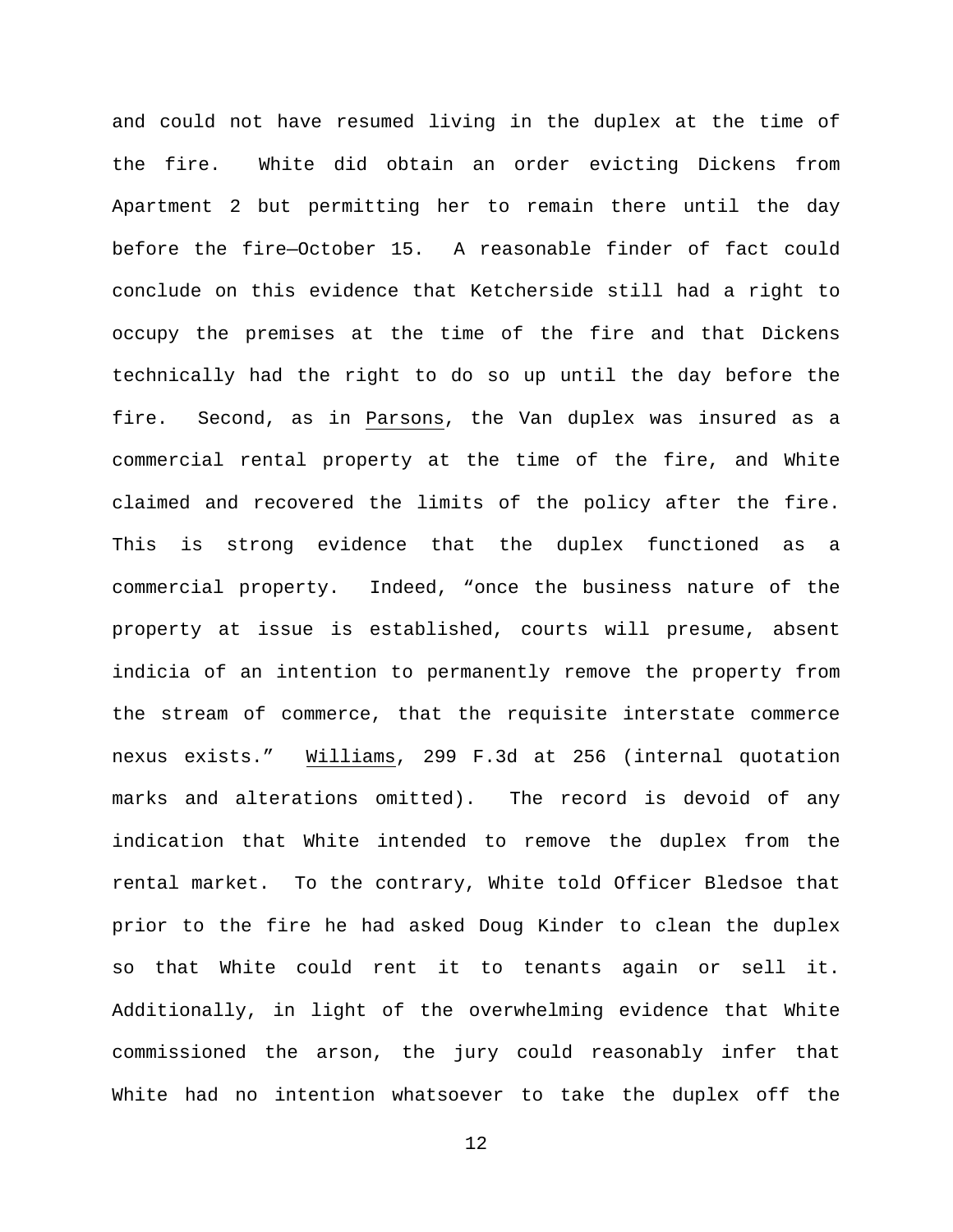market but instead wished to collect the insurance proceeds while it was still considered a rental property under the terms of the insurance policy. See Parsons, 99[3](#page-12-0) F.2d at 41.<sup>3</sup>

White contends that Parsons is no longer good law after Jones v. United States, 529 U.S. 848 (2000). We disagree. In Jones, the Supreme Court held that § 844(i) does not apply to a private, owner-occupied residence that is being used only "for everyday family living" rather than a commercial purpose. Id. at 859. The Court rejected the argument that the residence fell within the scope of § 844(i) because it was being "used" to secure a mortgage loan from an out-of-state banker, to obtain an insurance policy issued by an out-of-state carrier, and to receive natural gas from out-of-state suppliers. See id. at 855-56. The Court explained that the term "used" in § 844(i) "mean[s] active employment for commercial purposes, and not merely a passive, passing, or past connection to commerce." Id. at 855. Seizing on the Court's use of the word "past," White argues that Jones requires the government to prove that the property is being rented by a tenant at the very moment the fire is set, i.e., that it is presently being used in commerce. According to White, the moment Dickens vacated the Van duplex,

<span id="page-12-0"></span>It would be a perverse result indeed if White could "remove" the duplex from the market by planning and directing the arson of the duplex, thereby defeating the interstate nexus requirement.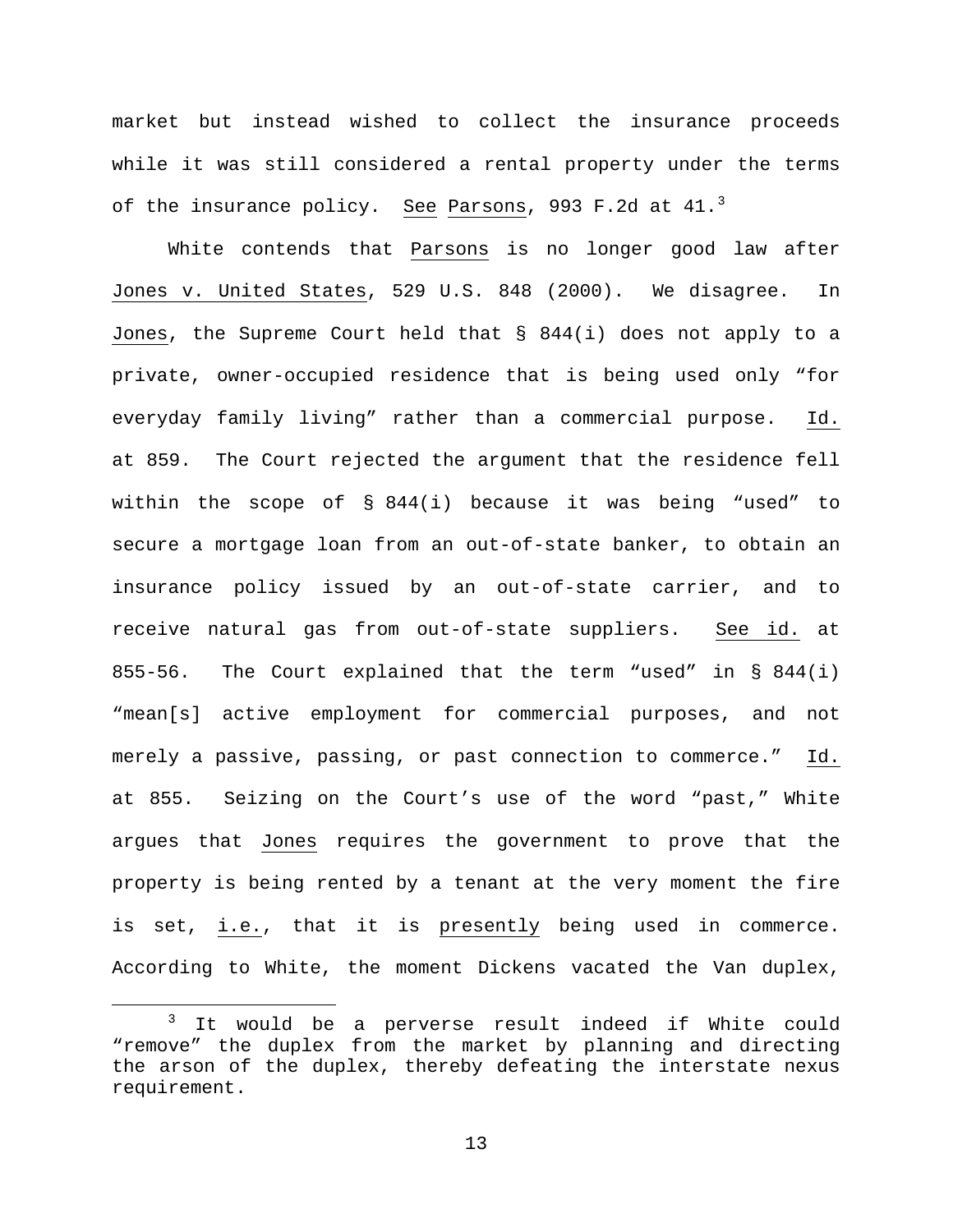the landlord-tenant relationship ceased to exist. There being no evidence that he sought to continue renting the premises to new tenants at the time of the fire, White argues the only possible conclusion from the evidence is that the Van duplex was no longer being "used in" an activity affecting interstate commerce under § 844(i) when the Kinders burned it.

Jones is not inconsistent with Parsons. The Court's primary focus in Jones was the nature of the use or function of the building for purposes of § 844(i). In Jones, the Supreme Court emphasized the "qualifying words 'used in,'" which mandate that "the damaged or destroyed property must itself have been used in commerce or in an activity affecting commerce." Id. at 854. Jones gives us a two-part outline for assessing the applicability of 18 U.S.C. § 844(i), which requires an analysis of the "function of the building itself, and then a determination of whether that function affects interstate commerce." Id. at 854 (emphasis added). Adhering to this framework, the Court concluded that the burning of an private family residence not being actively used for commercial purposes fell outside of the scope of § 844(i).

Parsons is not inconsistent with the two-part Jones analysis. As we have explained, the evidence is sufficient to permit the conclusion that the Van duplex was functioning as a two-unit rental apartment at the time of the fire. There is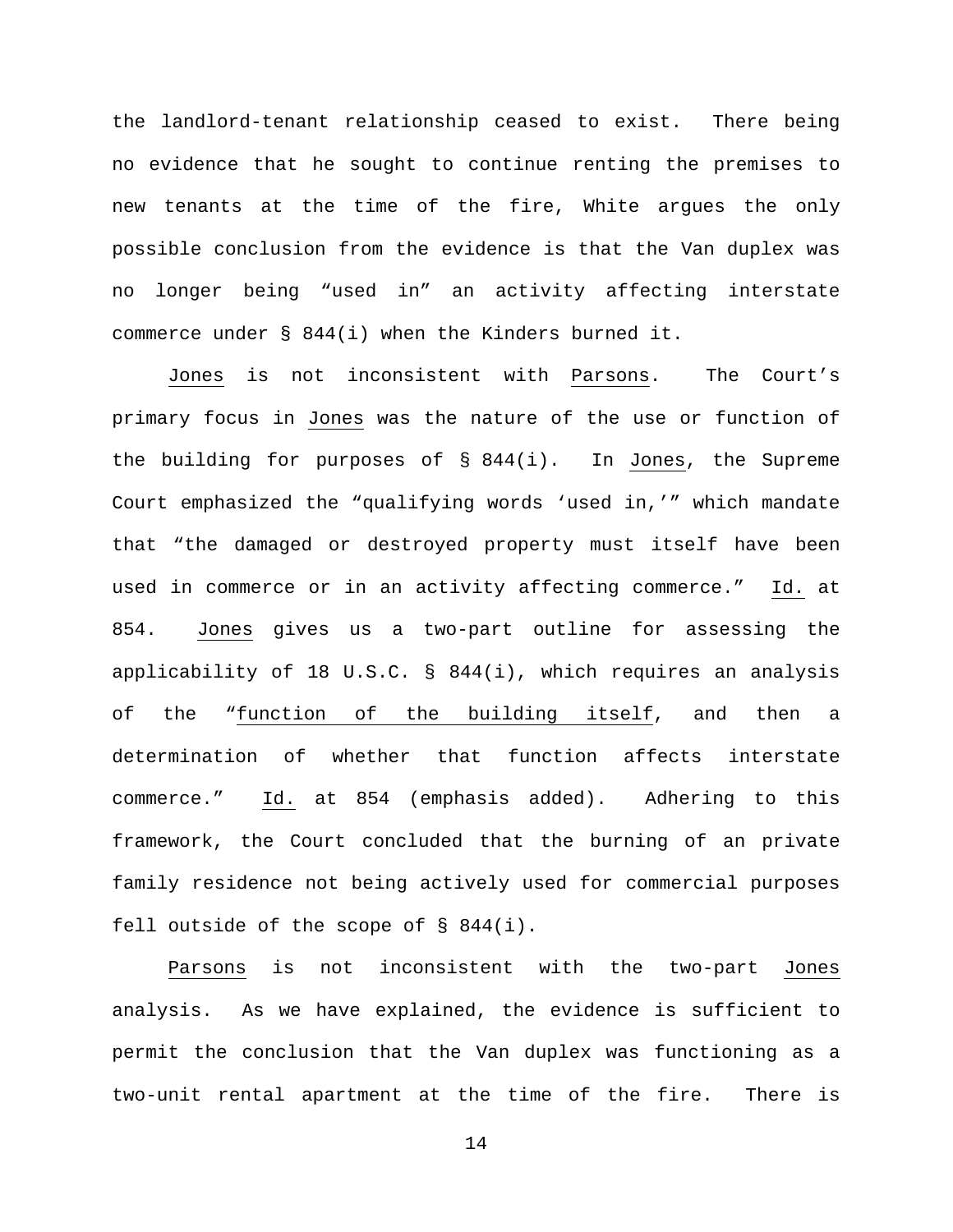simply no evidence suggesting that the function of the duplex changed before the fire. Thus, viewing the evidence in the light most favorable to the government, we conclude there is substantial evidence in the record to support the verdict. $^4$  $^4$ 

# III.

White next challenges the district court's denial of his Rule 29 motion for judgment of acquittal challenging the sufficiency of the evidence to support a conviction for accessory after the fact to arson charged in Count 3. In order to prove accessory after the fact under 18 U.S.C. § 3, the government must demonstrate "(1) the commission of an underlying offense against the United States; (2) the defendant's knowledge of that offense; and (3) assistance by the defendant in order to prevent the apprehension, trial, or punishment of the offender." United States v. De La Rosa, 171 F.3d 215, 221 (5th Cir. 1999). The government charged that White violated 18 U.S.C. § 3 when he knowingly made a false and misleading statement to an insurance

<span id="page-14-0"></span> <sup>4</sup> We note White makes a related argument—which he does not raise separately but includes as part of his challenge to the government's proof of the interstate commerce element—that the district court's jury instructions contravene Jones. For the same reasons we reject White's sufficiency of the evidence argument based on Jones, we find no reversible error in the<br>district court's instructions which, "taken as a whole, district court's instructions which, adequately state the controlling law." United States v. Ryan-Webster, 353 F.3d 353, 364 n.17 (4th Cir. 2003) (internal<br>quotation marks omitted). Moreover, in light of the quotation marks omitted). Moreover, in overwhelming evidence against White, any error in the district court's instructions would have been harmless.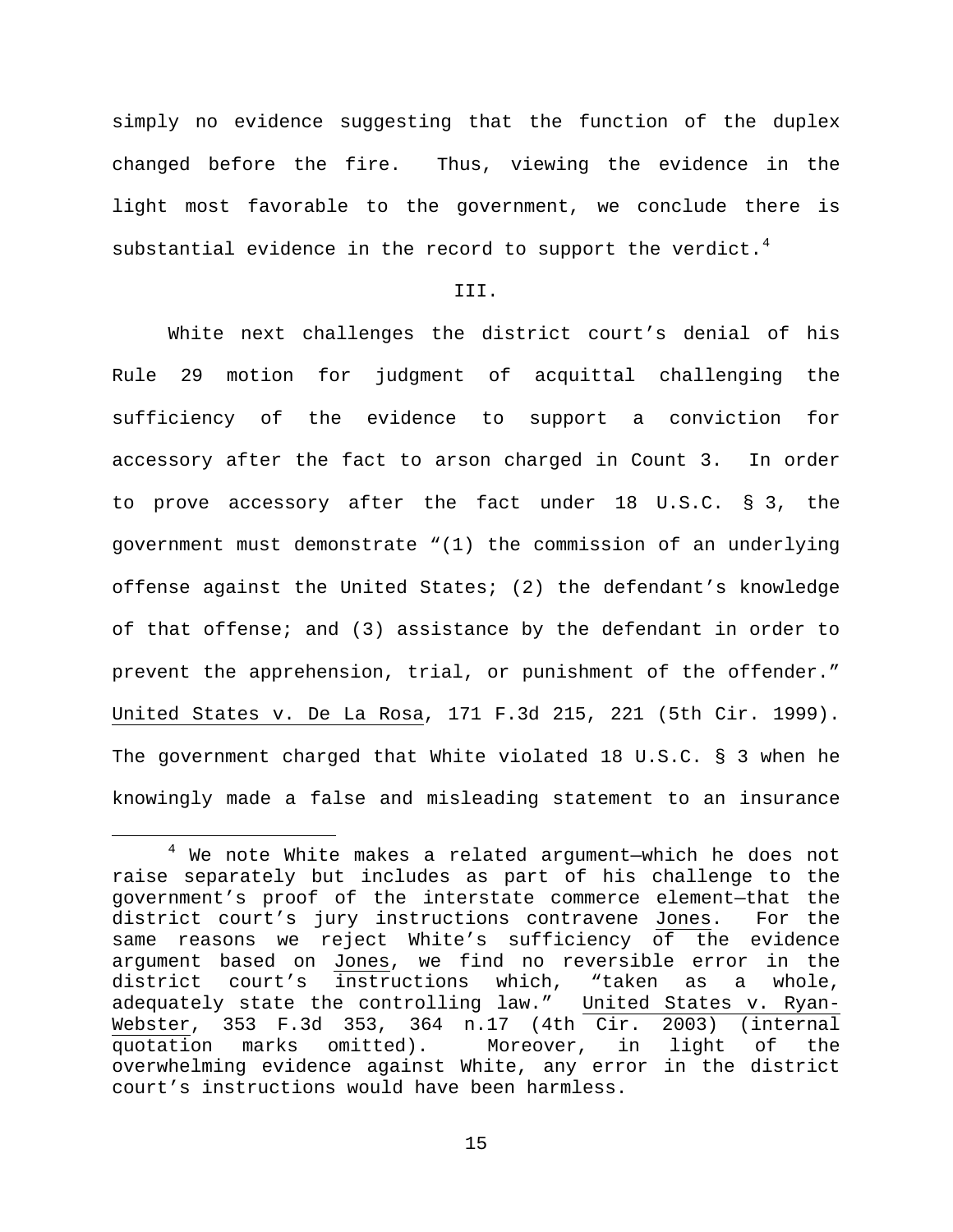representative for the purpose of helping Kinder—and ultimately himself—avoid apprehension.

At trial, the government presented the testimony of two Nationwide Insurance representatives who interviewed White. First, Charles Adkins, who was assigned by Nationwide to assess White's insurance claim based on the Van duplex fire, testified that in an October 2009 interview a few days after the fire, White suggested that one of the tenants may have started the fire in response to White's efforts to evict them. Adkins indicated that he notified Nationwide's Special Investigation Unit ("SIU") about White's statement that tenants may have intentionally started the fire and that the SIU's function was to follow up with law enforcement officials. White's false statement to Adkins was charged in Count 1 as an overt act in furtherance of the arson conspiracy. Second, Stephen Thompson, a Nationwide Insurance Special Claims Representative, testified that he conducted a recorded interview of White in February 2010, about four months after the fire. White essentially repeated to Thompson the statement he previously made to Adkins speculating that a tenant may have set the fire, and White omitted any mention of the Kinders.<sup>[5](#page-15-0)</sup> Like Adkins, Thompson

<span id="page-15-0"></span> <sup>5</sup> Thompson was sent to interview White about a separate claim made by White under a Nationwide fire insurance policy for another fire—one that damaged White's personal residence on (Continued)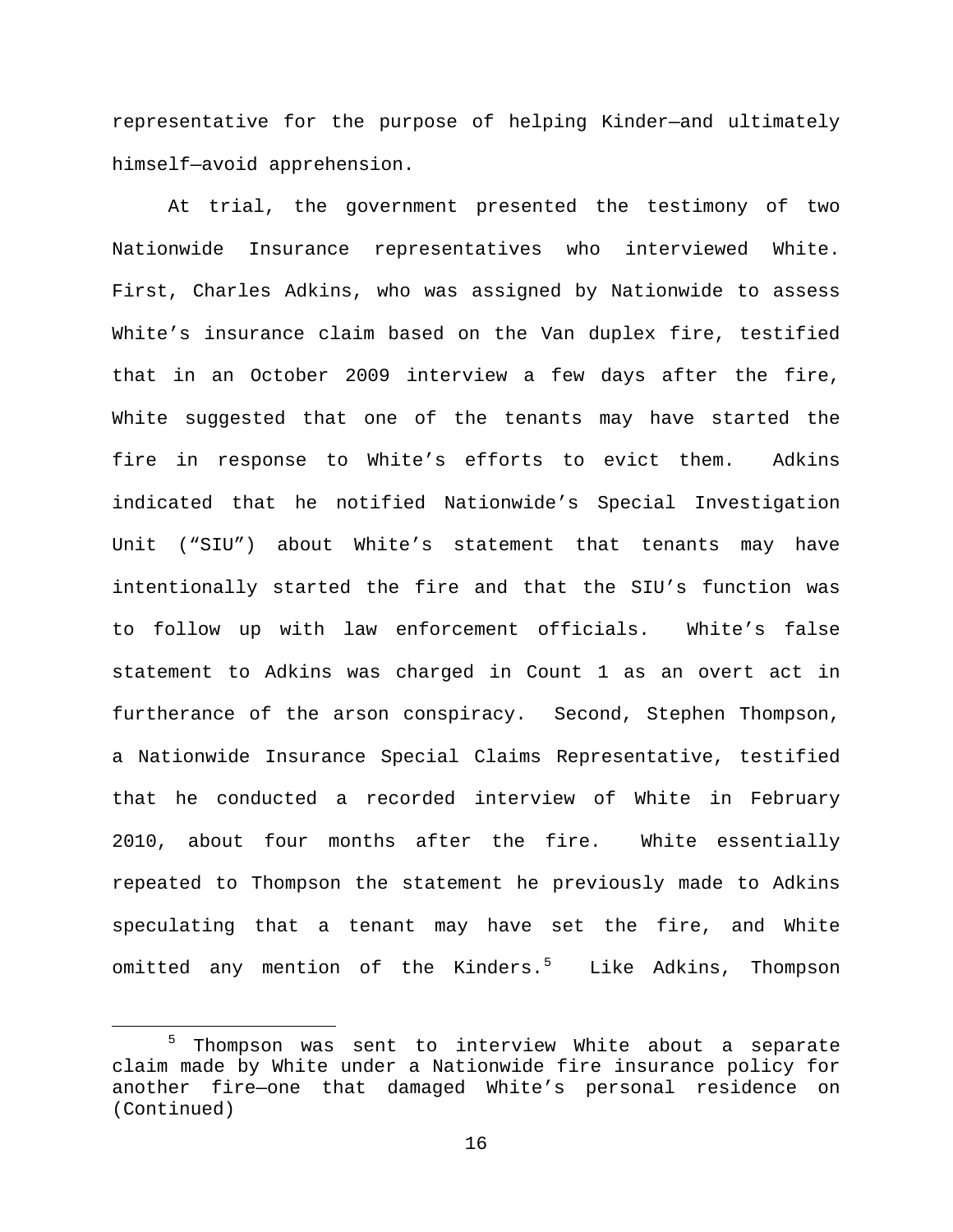testified that had White told him of the Kinders' involvement, he would have notified the SIU for follow up with law enforcement. White's statement to Thompson was charged in Count 3—the accessory-after-the-fact charge.

White renews the argument that he made throughout trial that this evidence was insufficient to prove that he acted with the intent to assist Kinder in avoiding apprehension. White contends that his statement to Thompson was nothing more than a "passing comment" to an insurance representative who was not connected to law enforcement and had not indicated to White any such connection existed. Thus, White concludes that there is nothing in evidence showing that he was aware any statement he made incriminating Kinder would be passed along to the police. The district court rejected White's argument, pointing out that in light of the evidence that Kinder committed arson at White's behest for the Nationwide insurance money, the jury could easily infer that White was aware that preventing Kinder's apprehension was in his personal best interest and that his interview statement in fact did aid Kinder because Thompson would have

ī

February 14, 2010. During the interview, Thompson inquired about White's previous fire-loss claims and the subject of the Van duplex fire arose. White successfully moved in limine to exclude any evidence of this February 2010 fire. Thus, the jury was unaware of the purpose of Thompson's interview and heard a redacted recording of the interview.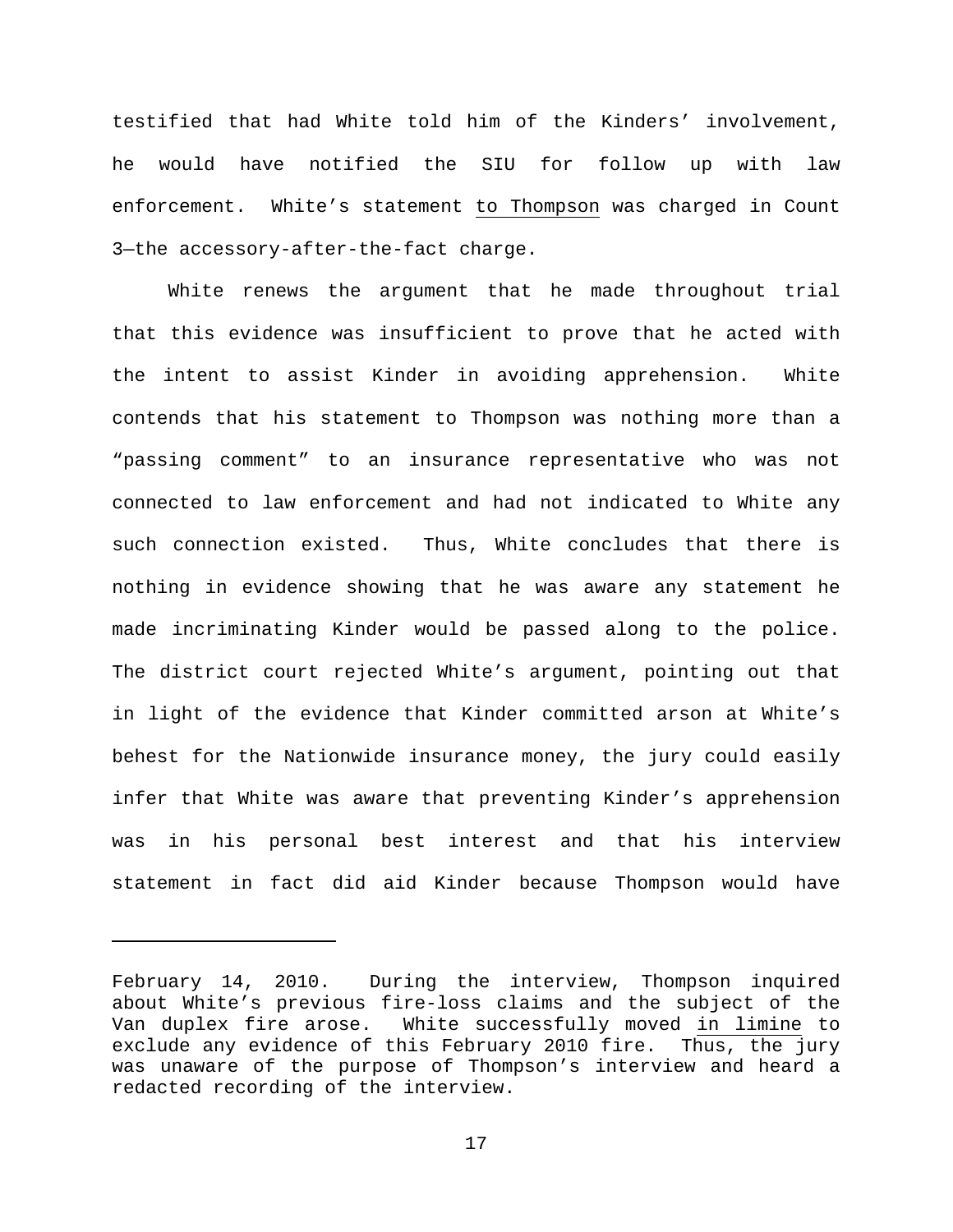reported the matter to the Nationwide SIU. We agree with the district court.

The dispute concerns only the third element of an accessory-after-the-fact charge—whether the government offered proof that White assisted Kinder for the purpose of "prevent[ing] [her] apprehension, trial, or punishment." De La Rosa, 171 F.3d at 221. White does not dispute that there was substantial evidence that Kinder participated in the commission of the Van duplex arson and that White was aware of this offense because he had commissioned the Kinders to commit it. White argues there is no evidence of the requisite intent to assist, however, because he made his statement to an insurance agent, not a law enforcement agent. We disagree. Here, all the evidence must show is that he acted "in order to prevent the apprehension" of Kinder. Id. Based on the evidence, the jury could make a couple of obvious common-sense inferences. First, the jury could infer that White was well aware that helping Kinder avoid detection and arrest was in his personal best interest—as subsequently demonstrated by Kinder's trial testimony incriminating White. Second, in light of the evidence that both law enforcement and the insurance company were interested in the origin of the fire and that common sense would tell a person that an insurance adjuster who found that a fire claim was really arson would turn that information over to law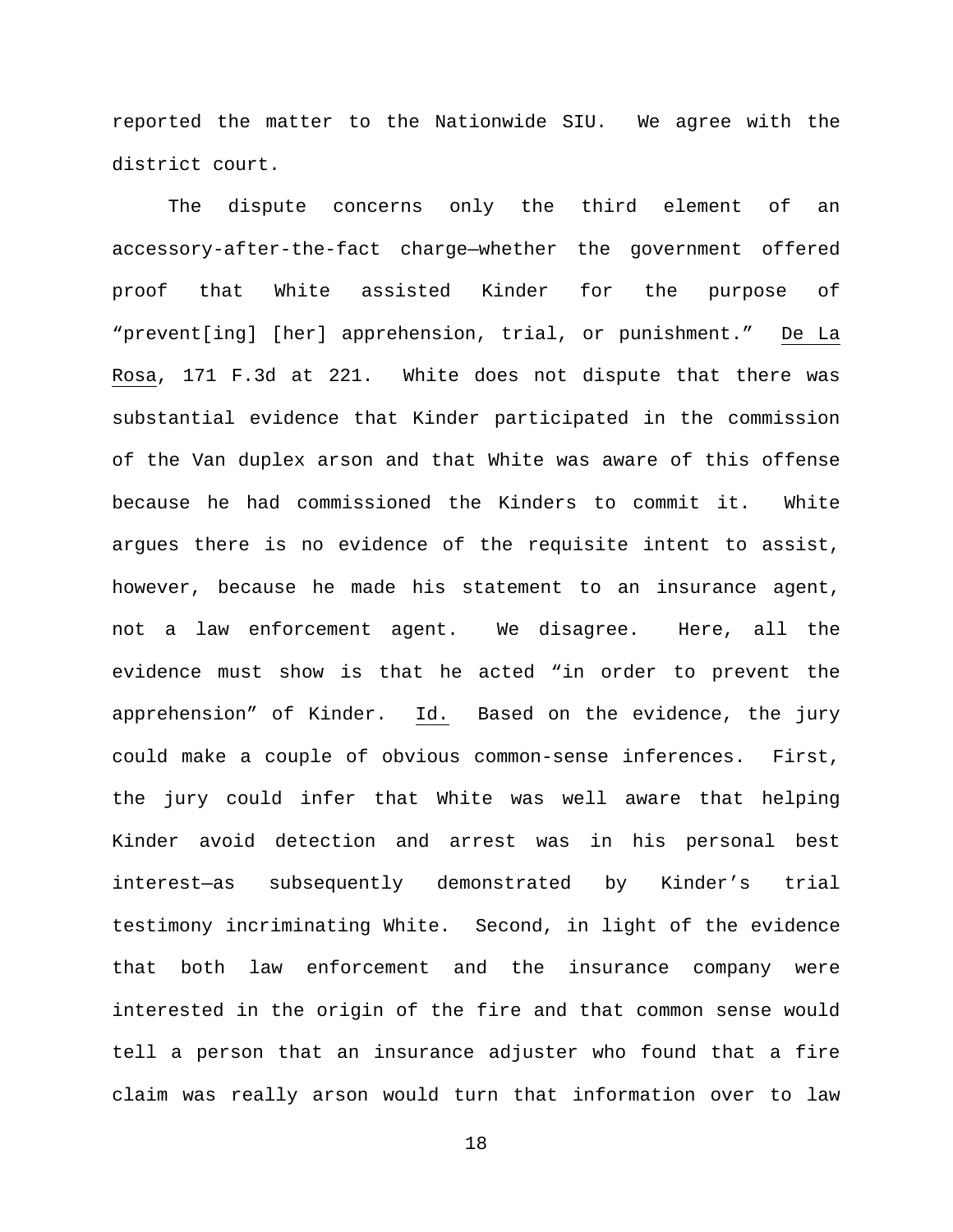enforcement, it is a reasonable inference that White understood it was to his benefit in avoiding apprehension to cast suspicion on the tenants. Indeed, in view of these facts, the only logical purpose for White to attempt misdirection in his interview with Thompson was to ensure against even the very possibility that Kinder and then White himself would fall under police scrutiny.

Viewing the evidence in the light most favorable to the government, we are satisfied that "any rational trier of fact could find the essential elements of the crime beyond a reasonable doubt." United States v. Cone, 714 F.3d 197, 212 (4th Cir. 2013). We conclude that White has not carried the "heavy burden" that accompanies a sufficiency of the evidence challenge, United States v. Foster, 507 F.3d 233, 245 (4th Cir. 2007), and we therefore affirm the district court's denial of the motion for a judgment of acquittal on Count  $3.^6$  $3.^6$ 

<span id="page-18-0"></span> <sup>6</sup> After oral argument, the panel directed the parties to submit supplemental briefs on whether it is permissible for White to be convicted and sentenced for accessory after the fact to an arson offense that he himself committed as a principal. See United States v. Taylor, 322 F.3d 1209, 1212 (9th Cir. 2003) (finding evidence sufficient to show violation of the "plain language" of 18 U.S.C. § 3, but concluding that § 3 was inapplicable given that defendant "was found guilty as a principal to the crime"); see also State v. Jewell, 409 S.E.2d 757, 764 (N.C. App. 1991) (Wynn, J., dissenting) ("It stands to reason that . . . a principal felon cannot be an accessory after<br>the fact to himself. . . . ."). But see United States v. But see United States v. Triplett, 922 F.2d 1174, 1180 (5th Cir. 1991). Although White (Continued)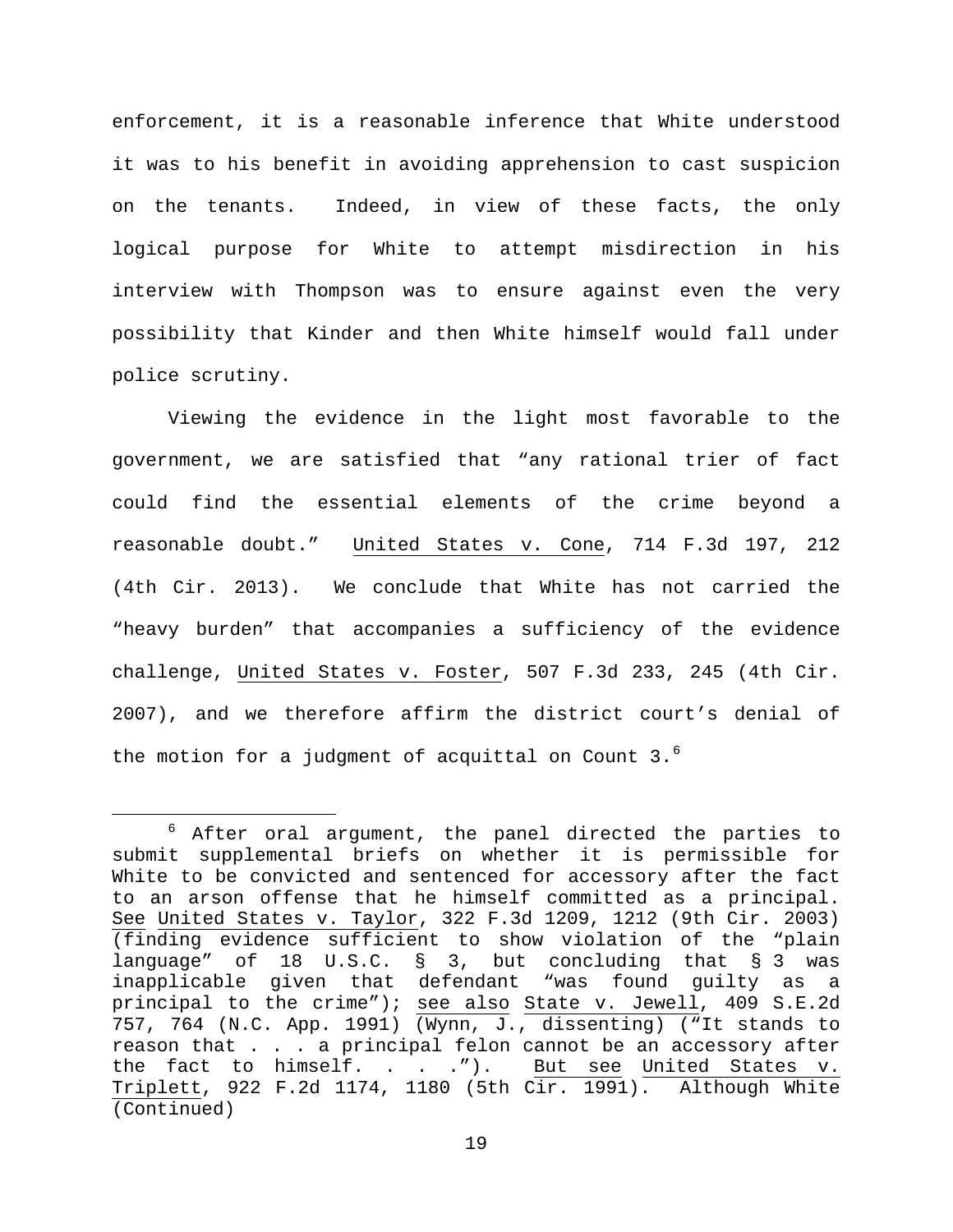White's final contention is that the district court incorrectly concluded that the Van duplex, for sentencing purposes, was a "dwelling" under U.S.S.G. § 2K1.4, the relevant sentencing provision for arson-related offenses. Under § 2K1.4, if the Van duplex is classified as a "dwelling," the base offense level is 24, see U.S.S.G. § 2K1.4(a)(1)(B), but if the duplex is categorized as "a structure other than . . . a dwelling," the base level offense is 20, see U.S.S.G. §  $2K1.4(a)(2)(B)$ . White argues that the Van duplex was no longer a "dwelling" at the time of the fire because it was vacant. This alleged error, White contends, resulted in an advisory sentencing range of 51 to 63 months rather than the 33-to-41 months range that would have applied if the district court had not determined that the Van duplex was a "dwelling" under the guideline.

In considering a sentencing court's application of the guidelines, we review "legal conclusions de novo and . . . factual findings for clear error." United States v. Layton, 564

Ĩ.

was guilty of aiding and abetting, an aider and abettor is considered a principal. See Tarkington v. United States, 194 F.2d 63, 68 (4th Cir. 1952). Having had the benefit of the parties' input on this issue, which was raised neither in district court nor on appeal, we are satisfied that reversal is not warranted under the plain error standard of review. We take no position on whether any error occurred in the first place.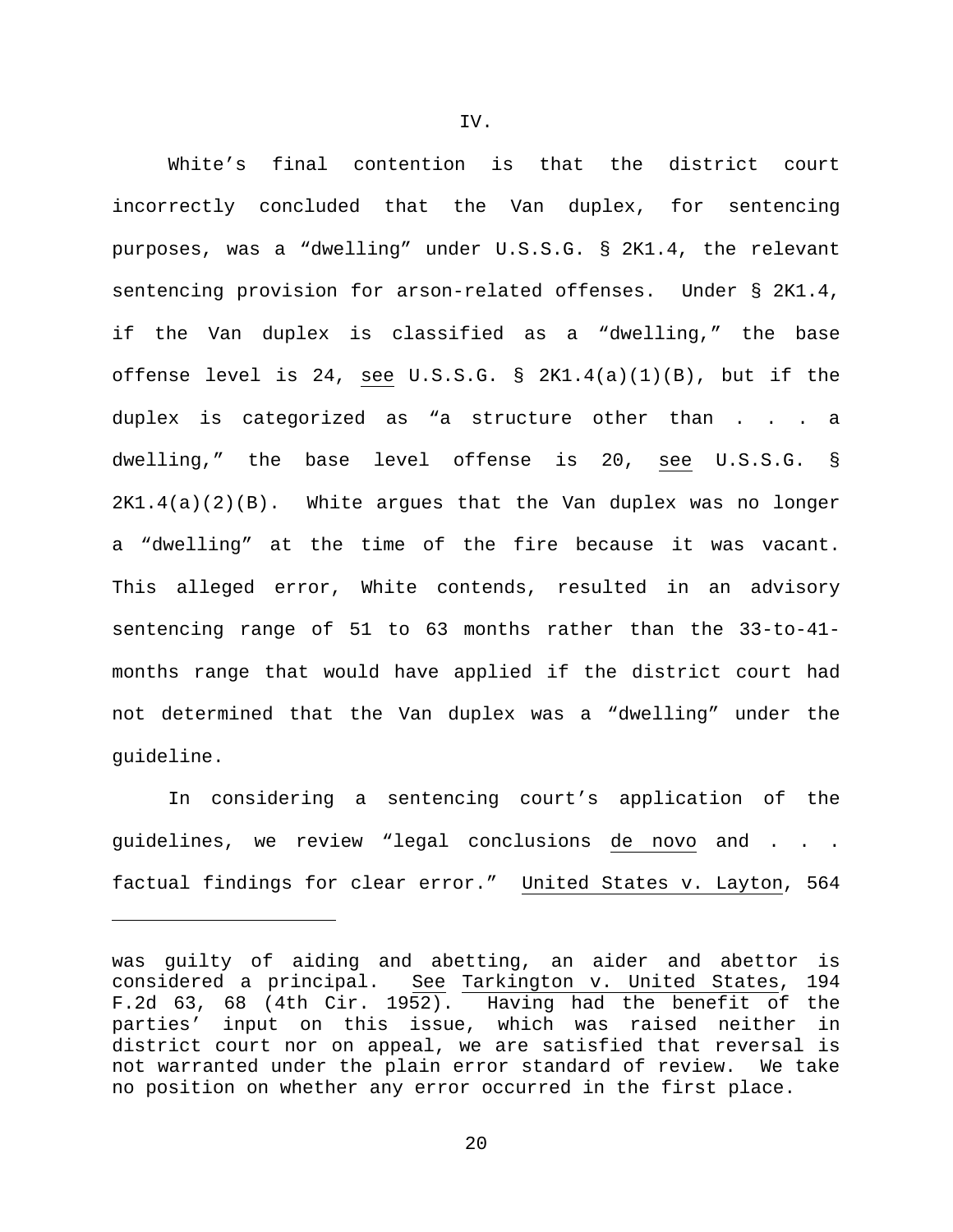F.3d 330, 334 (4th Cir. 2009). The term "dwelling" is not defined in U.S.S.G. § 2K1.4 or the accompanying commentary. We accord undefined guideline terms their "ordinary, contemporary meaning." United States v. Chacon, 533 F.3d 250, 257 (4th Cir. 2008). In ordinary terms, a "dwelling" is a "house or other structure in which a person or persons live," including "the apartment or building . . . occupied by a family as a place of residence." Black's Law Dictionary 505 (6th ed. 1990); see United States v. Smith, 354 F.3d 390, 397-98 (5th Cir. 2003) (employing the Black's Law Dictionary definition of "dwelling" for purposes of U.S.S.G. § 2K1.4); see also United States v. Ramirez, 708 F.3d 295, 302-03 (1st Cir. 2013) (using Black's to define "dwelling" for purposes of U.S.S.G. § 4B1.2); United States v. McClenton, 53 F.3d 584, 587 (3d Cir. 1995) (same). The Van duplex clearly fell within the scope of the foregoing definition and functioned as a "dwelling" for more than 10 years before it burned down. White does not suggest otherwise. Instead, he argues that the duplex lost its character as a dwelling once the tenants vacated the premises. See United States v. Jackson, 22 F.3d 583, 585 (5th Cir. 1994). He likens his circumstances to those presented in Jackson, wherein the Fifth Circuit determined that the defendant did not burglarize a "dwelling" for purposes of U.S.S.G. § 4B1.2(1) by breaking into a vacant house. Jackson rejected "the government's argument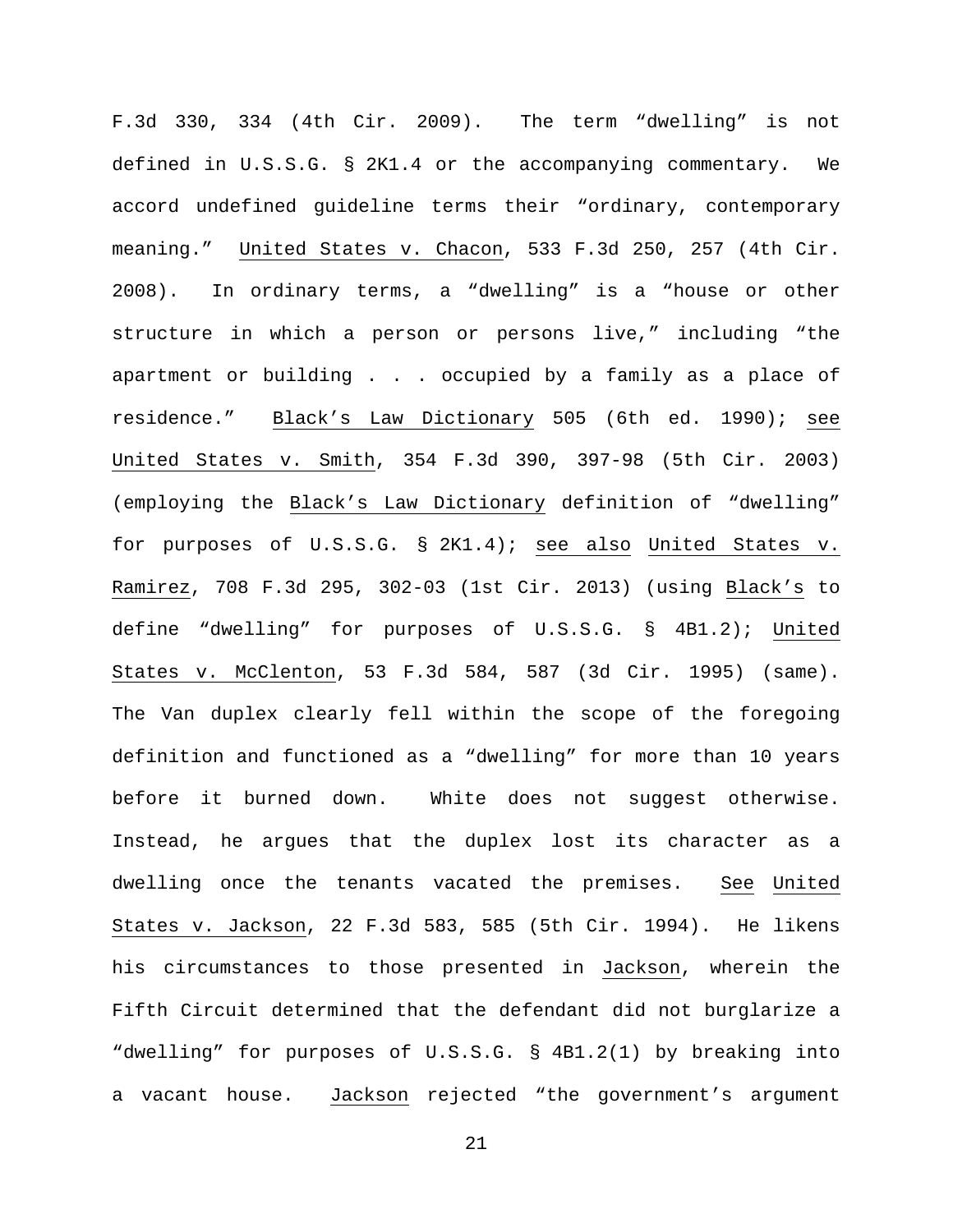that the nature of the dwelling did not change by virtue of the seven year vacancy" and noted that "whether by vacancy, physical deterioration, altered use, or otherwise, a point in time exists at which a dwelling loses its character as a residence and becomes a 'mere' building." Id. (emphasis added).

Nothing of the kind occurred here, however, as the Van duplex was vacant at most for a couple of weeks before the fire was set. There was absolutely no indication that the duplex had ever functioned or would ever function as anything other than a dwelling. As the Fifth Circuit observed in concluding that a three-month seasonal vacancy period did not remove a motel from "dwelling" status under § 2K1.4,

[t]here is . . . a marked difference between the seven-year abandonment of the building in Jackson and<br>the three-month seasonal vacancy of the motel. the three-month seasonal vacancy of the Whatever the "point in time" at which a building's core nature is altered, it was not reached in just three months, particularly in light of the fact that the motel would again be occupied by visitors in the near future.

Smith, 354 F.3d at 398. We are likewise confident the brief period during which the Van duplex was completely empty of tenants did not cause it to lose its essential character as a dwelling, especially since, as previously mentioned, one of the tenants was under no order of eviction and continued to maintain personal property in her unit at the time of the fire. The duplex, which still had power and was in a habitable condition,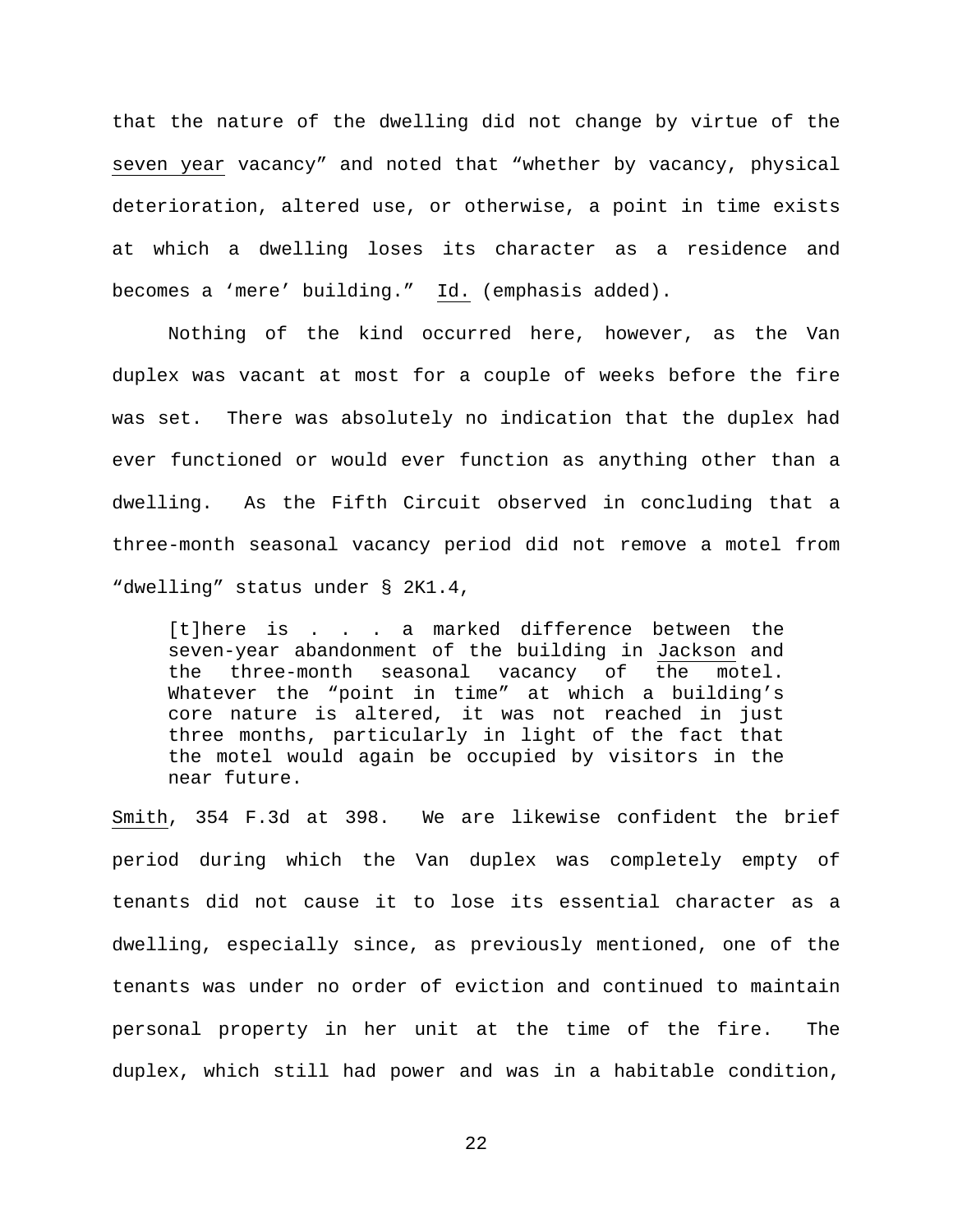clearly had not been abandoned to the point that it could no longer be considered a "dwelling." See United States v. Ingles, 445 F.3d 830, 840 (5th Cir. 2006) (concluding that "a camp house" that had been vacant for several months at the time of the fire was still a "dwelling" under § 2K1.4 "in light of the fact that at the time of the fire the structure was furnished as a functioning residence"). We reject White's argument and conclude that the district court did not clearly err in concluding the Van duplex was a "dwelling" within the meaning of U.S.S.G.  $\S$  2K1.4. $^7$  $^7$ 

V.

For the foregoing reasons, we affirm White's convictions and sentence in full.

#### AFFIRMED

<span id="page-22-0"></span> <sup>7</sup> White's Sixth Amendment challenge to the district court's application of a two-level obstruction of justice enhancement under U.S.S.G. § 3C1.1 is clearly foreclosed by circuit precedent. See, e.g., United States v. Blauvelt, 638 F.3d 281, 293 (4th Cir. 2011); United States v. Grubbs, 585 F.3d 793, 799 (4th Cir. 2009); United States v. Benkahla, 530 F.3d 300, 312 (4th Cir. 2008). Accordingly, we reject this claim.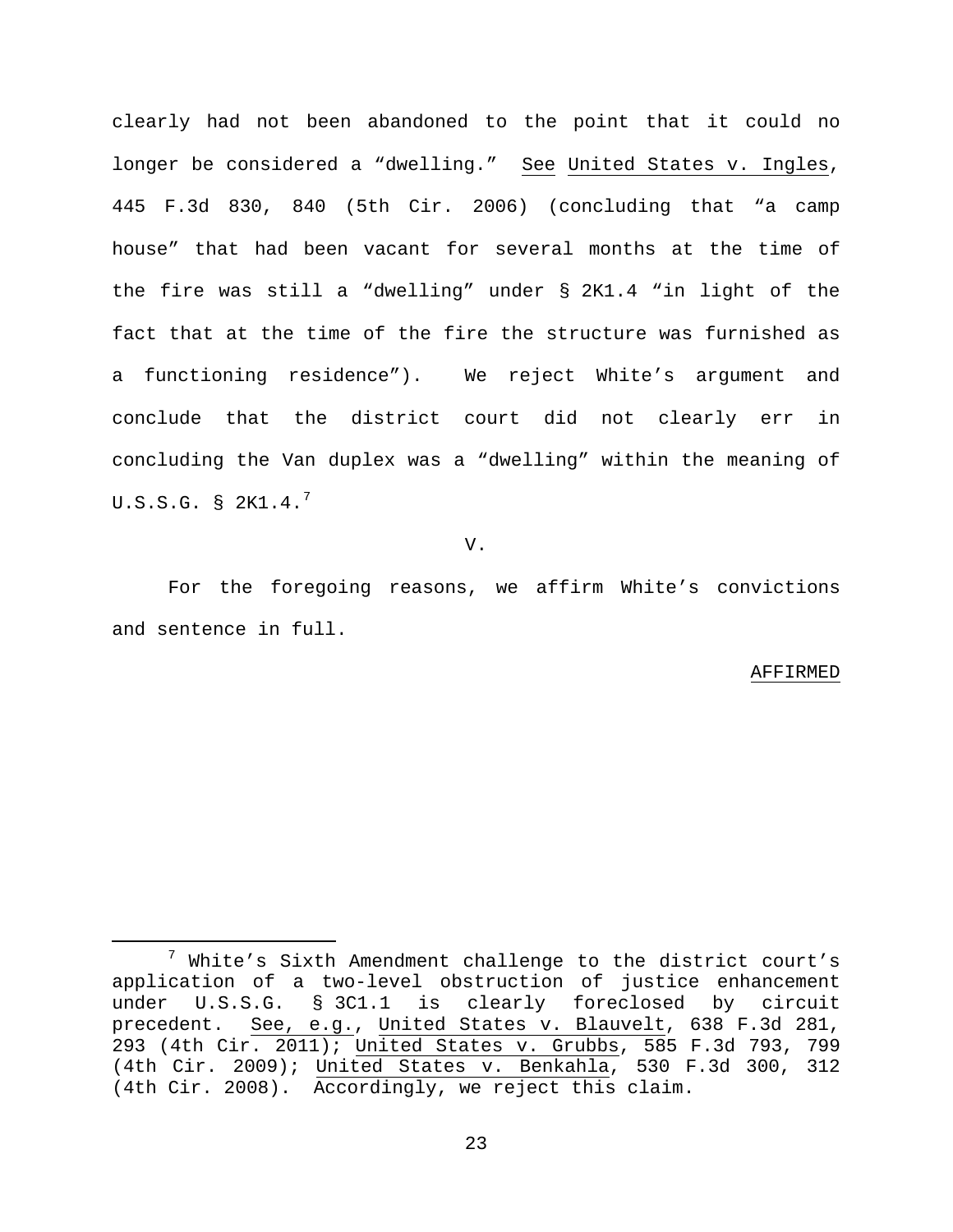WYNN, Circuit Judge, dissenting in part:

A person should not be held criminally liable both as a principal and as an accessory after the fact to himself. Here, Defendant was convicted of aiding and abetting arson, which the law does not distinguish from principal liability for the arson. Because I would hold that Defendant cannot also be convicted of being an accessory after the fact for the same arson, I respectfully dissent.

I.

"[P]rovisions of the Federal Criminal Code" make plain that not only "'whoever commits an offense'" but also whoever "'aids, abets, counsels, commands, induces, or procures its commission, is a principal.'" Tarkington v. United States, 194 F.2d 63, 68 (4th Cir. 1952) (quoting 18 U.S.C. § 2). In other words, "[t]he distinction between principals and accessories before the fact has been abolished." Id.

In this case, a jury convicted Defendant of aiding and abetting arson. Defendant is, therefore, criminally liable as a principal for the arson, i.e., as someone who "commit[ted] [the] offense." Id. (internal quotation marks and citation omitted)

Defendant was also charged with and convicted of being an accessory after the fact. Specifically, per 18 U.S.C. § 3, "[w]hoever, knowing that an offense against the United States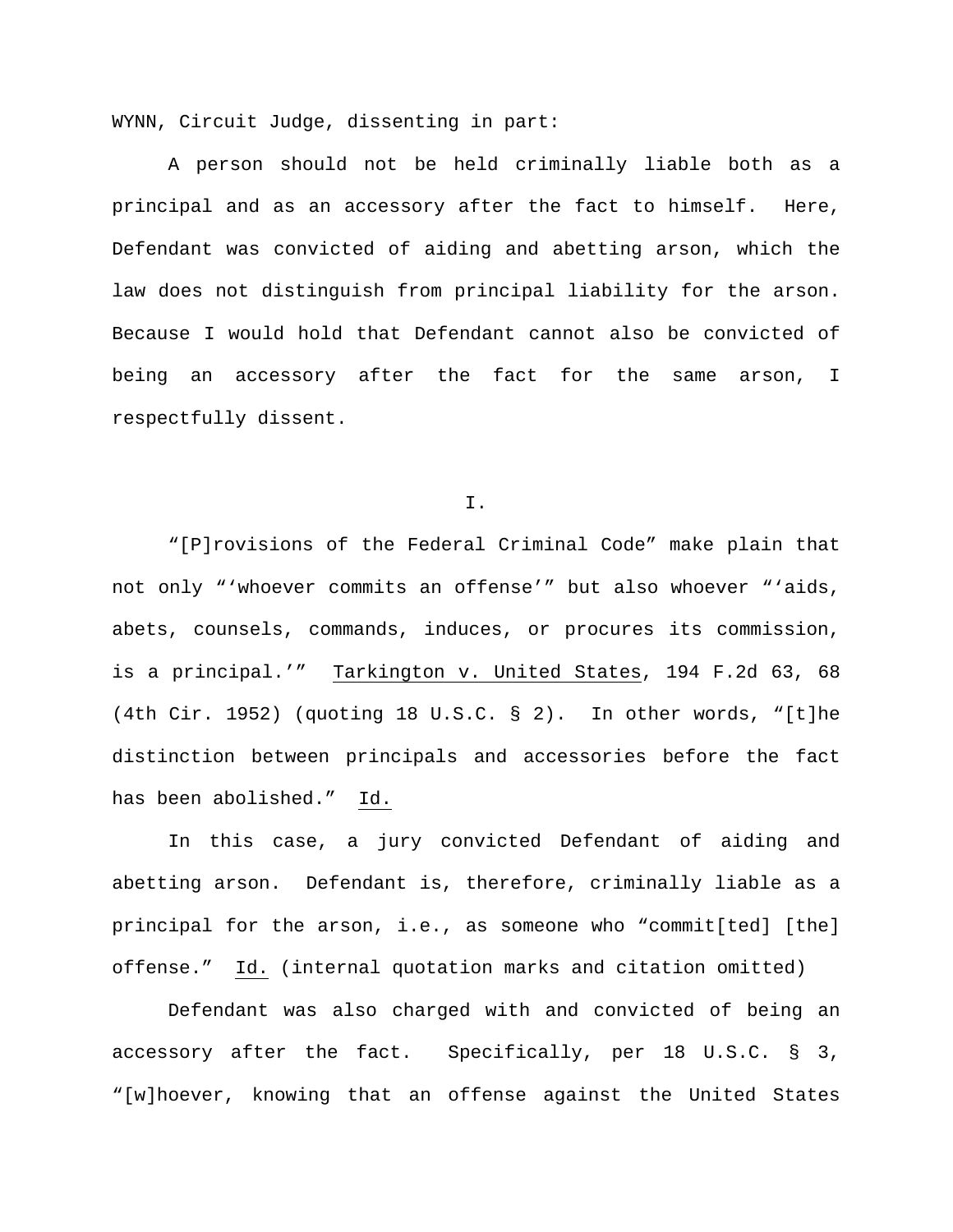has been committed, receives, relieves, comforts or assists the offender in order to hinder or prevent his apprehension, trial or punishment, is an accessory after the fact."

In this case, Defendant misrepresented to an insurance agent that one of his tenants may have committed the arson in an attempt "to ensure against even the very possibility that Kinder and then White himself would fall under police scrutiny." Ante at 19.

In my view, the law does not allow Defendant to be responsible as a principal for the arson and for assisting himself after the fact. As the Ninth Circuit has explained, a defendant "should not be punished as an accessory after the fact, even though he assisted in preventing his own apprehension and the apprehension of his co-offender." United States v. Taylor, 322 F.3d 1209, 1212 (9th Cir. 2003). This is because "[u]nder 18 U.S.C. § 3, the offense of accessory after the fact only occurs when a person assists an offender; the person committing accessory after the fact is not the 'offender' himself. To interpret § 3 otherwise would lead to the absurd result of subjecting every principal to an accessory after the fact charge." Id.; see also State v. Jewell, 409 S.E.2d 757, 764 (N.C. App. 1991) (Wynn, J., dissenting in part) ("A participant in a felony may no more be an accessory after the fact than one who commits larceny may be guilty of receiving the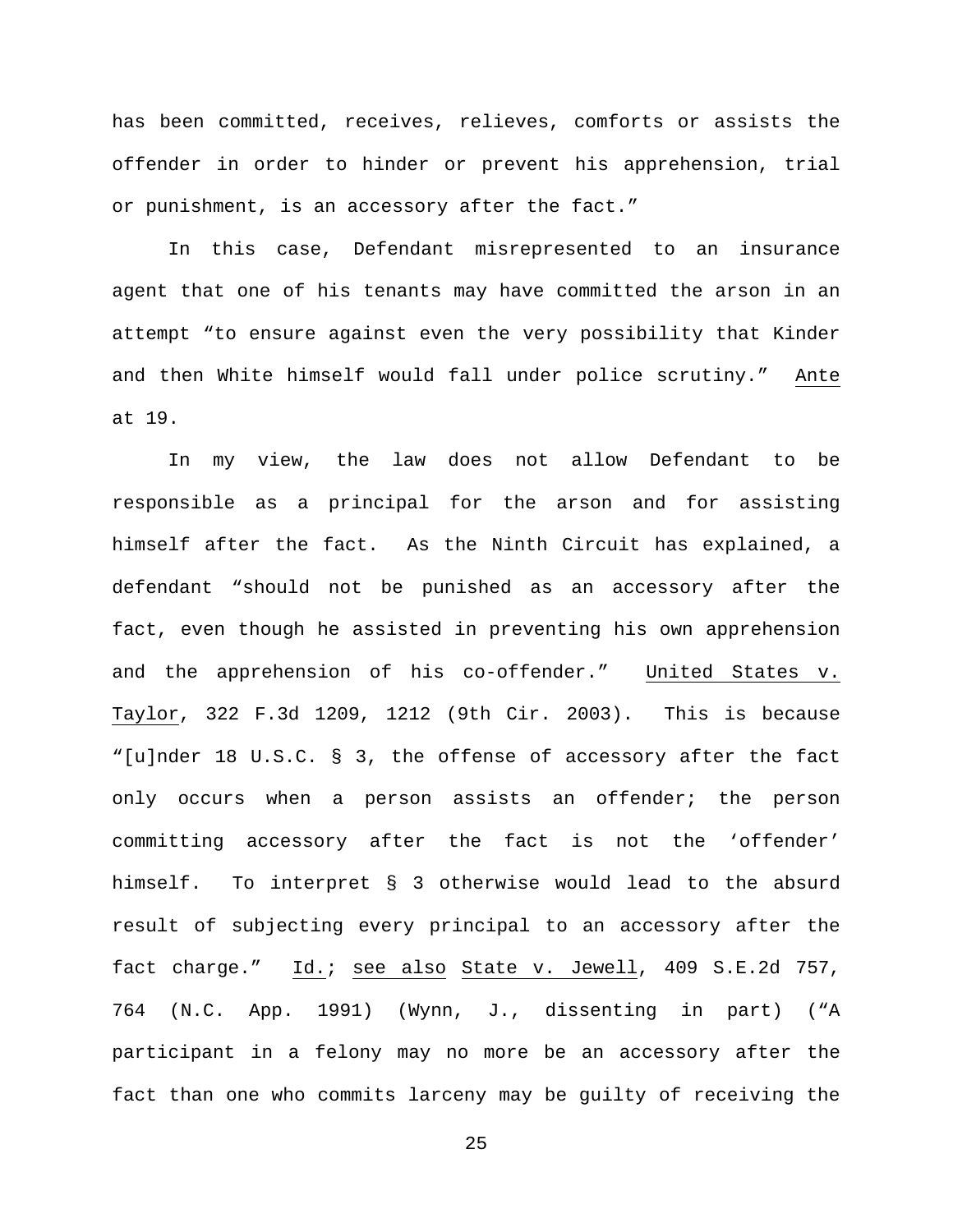goods which he himself had stolen. . . . It follows that since an aider and abettor to a felony is treated the same as the principal that committed the felony offense, he too cannot be an accessory after the fact to that same offense." (internal quotation marks and citation omitted)).

Such reasoning is supported by the fact that 18 U.S.C. § 3 is "based upon" Skelly v. United States, 76 F.2d 483 (10th Cir. 1935). 2 Fed. Jury Prac. & Instr. § 22:02 (6th ed. 2014); see also 18 U.S.C. § 3 (West ann.) Revision Notes & Leg. Reports (same). In Skelly, the Tenth Circuit defined an accessory as "he who is not the chief in the offense, nor present at its performance, but is some way concerned therein, either before or after the fact committed" and as "one who participates in a felony too remotely to be deemed to principal." 76 F.2d at 487 (internal quotation marks and citations omitted). It defined "accessory after the fact" as "one who, knowing a felony to have been committed by another, receives, relieves, comforts, or assists the felon in order to hinder the felon's apprehension, trial, or punishment." Id.

I appreciate that Defendant failed to preserve this issue and that we view it only through the plain error lens. That limits us to correcting those errors that are "plain" and that "affect substantial rights." United States v. Olano, 507 U.S. 725, 732 (1993) (internal quotation marks and citation omitted).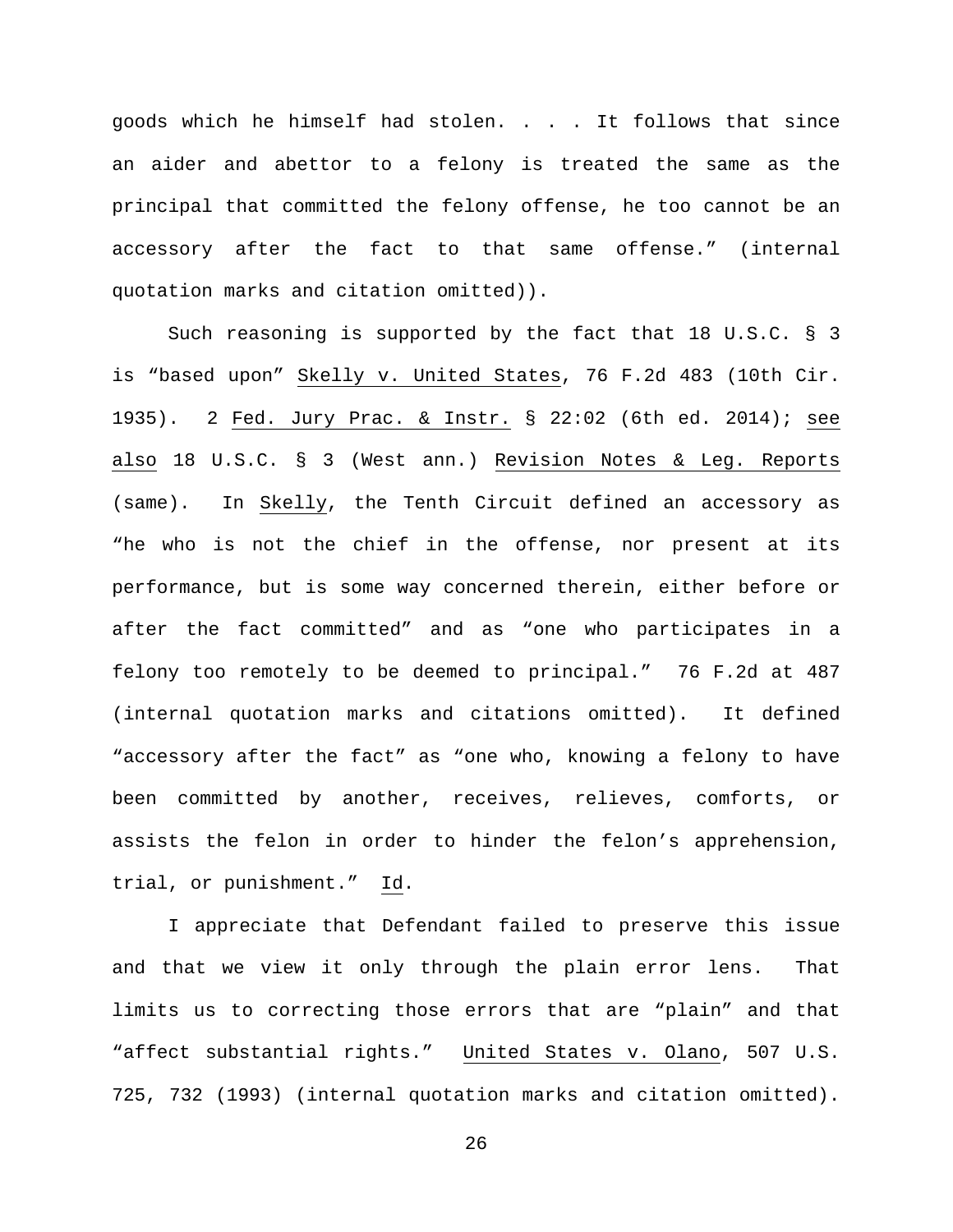Further, we generally refrain from intervening where the error does not seriously impact the fairness and integrity of the proceedings. Id.

While plain error is a high hurdle, I nevertheless conclude that Defendant clears it here. First, as a matter of law, Defendant cannot be a principal offender and an accessory after the fact to himself. Therefore Defendant's accessory after the fact conviction constitutes clear legal error.<sup>[\\*](#page-26-0)</sup>

As for whether the error affected Defendant's substantial rights, "in most cases it means that the error must have been prejudicial: It must have affected the outcome of the district court proceedings." Olano, 507 U.S. at 734. Here, without question, it did. If the law had been applied correctly in this case, Defendant could not have been convicted both as a principal participant in the arson and as an accessory after the fact. In other words, the clear legal error directly affected the outcome of the district court proceedings.

In sum, I conclude that, as a matter of law, a defendant cannot be convicted as a principal offender and as an accessory

<span id="page-26-0"></span>The majority opinion cites United States v. Triplett, 922 F.2d 1174 (5th Cir. 1991), as going the other way on this issue. While the Fifth Circuit undoubtedly allowed convictions for both principal and accessory-after-the-fact liability to stand, its opinion failed to acknowledge, let alone analyze, the conundrum of allowing a principal to be convicted of acting as an accessory after the fact to himself.